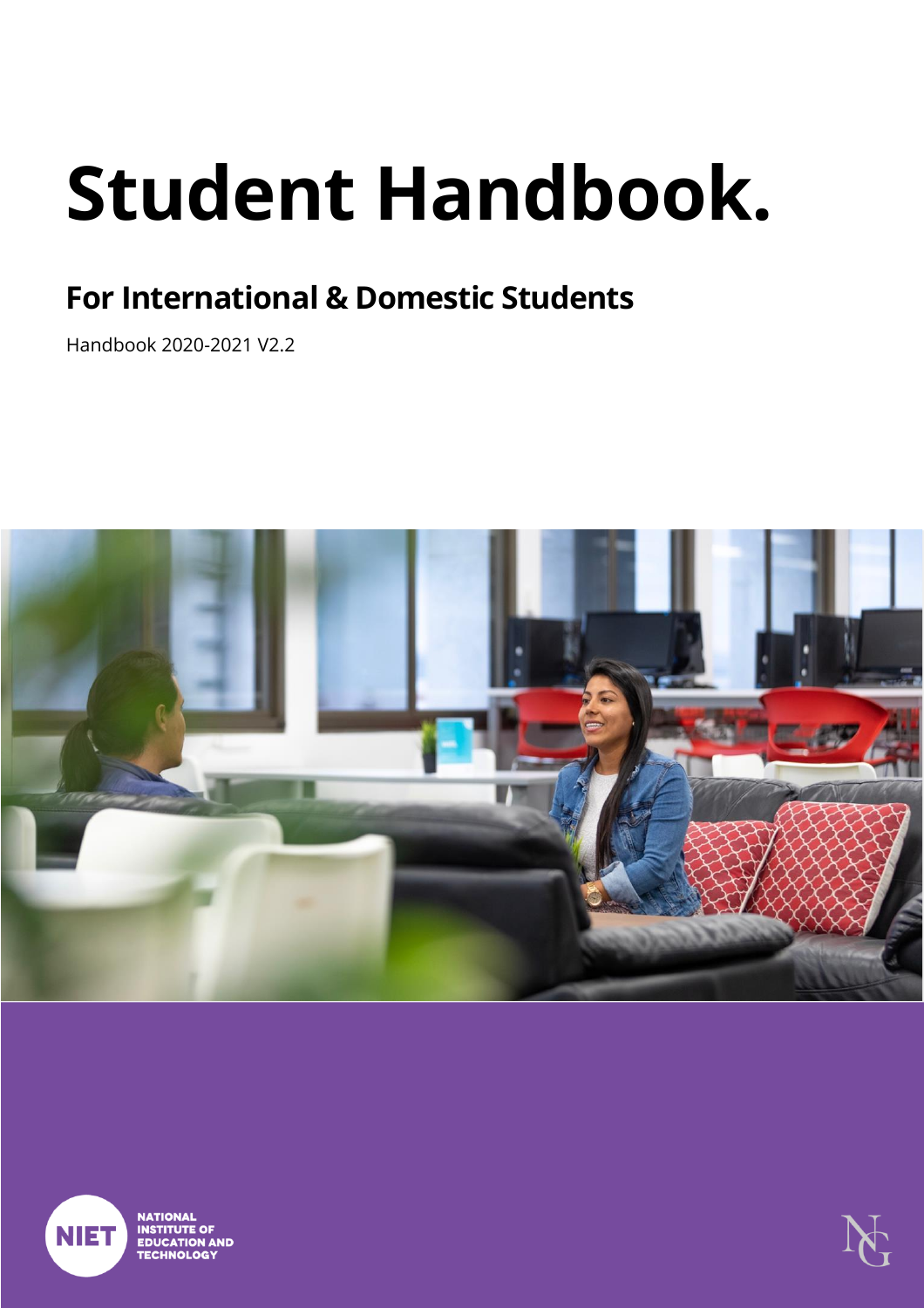

# **Table of Contents**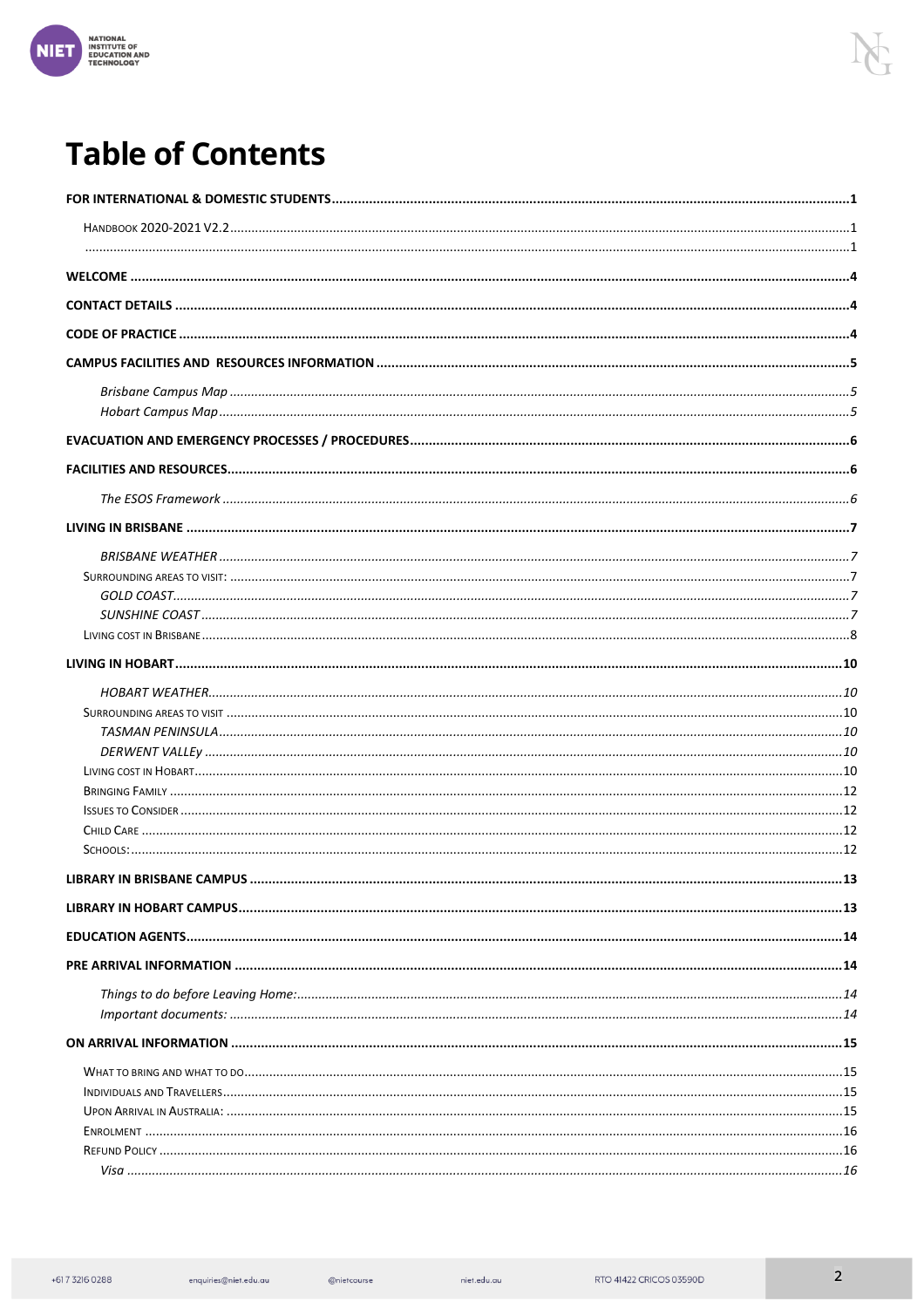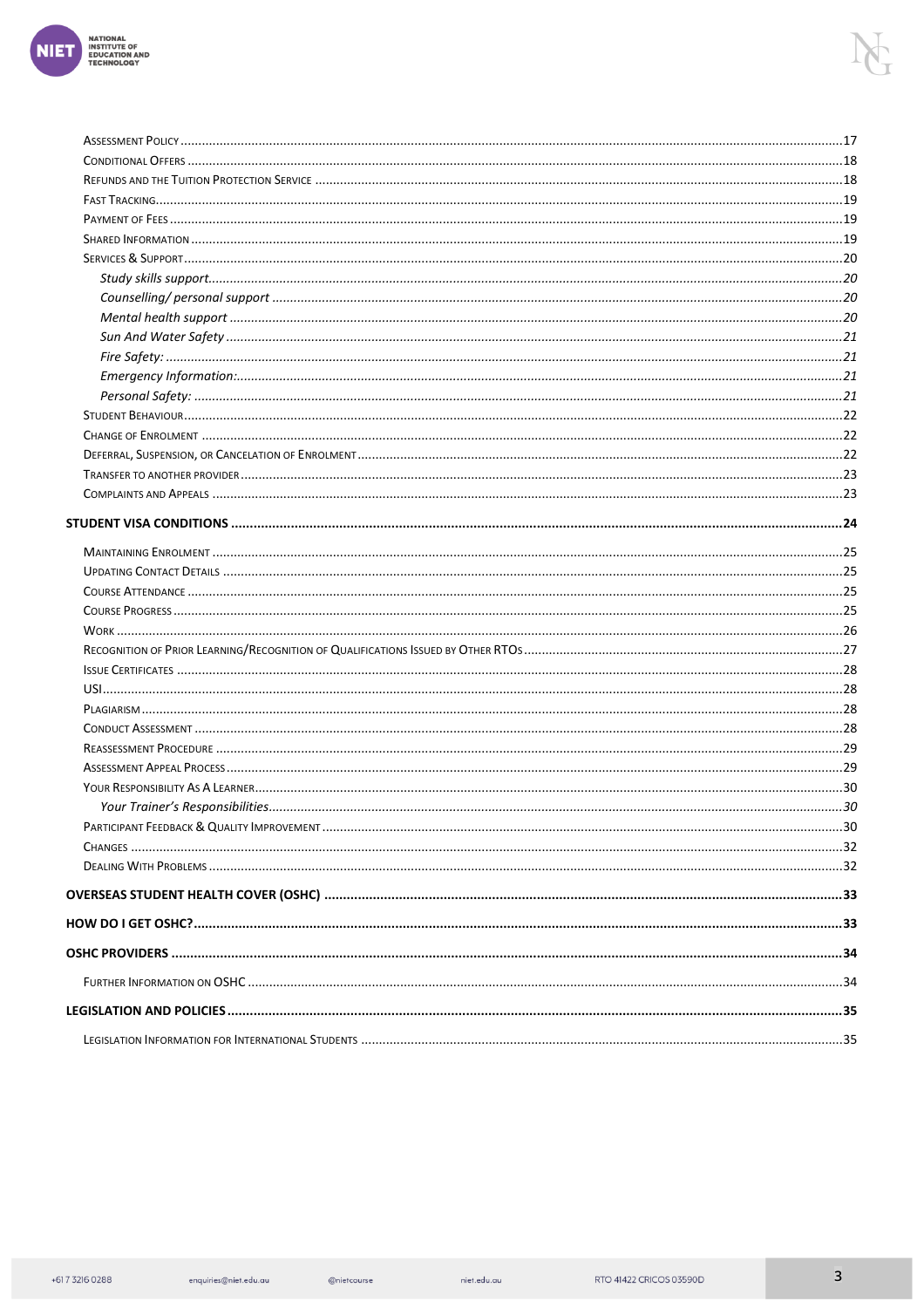

### <span id="page-3-0"></span>**WELCOME**

Our Training Organisation delivers a range of different courses to people who wish to qualify for further education. Our Trainer and assessors are highly qualified and have extensive experience. We are here to support our students throughout the training programs, and we hope you have an enjoyable learning experience. In this handbook, you will find information about our training organisations policies and procedures together with forms and documents that you may have to refer to. We hope that your time with our training organisation is a memorable and productive learning experience.

# <span id="page-3-1"></span>**CONTACT DETAILS**

- College name: National Institute of Education and Technology
- Address 1: 8 Clunies Ross Court, Eight Mile Plains, QLD (Brisbane Campus)
- Opening hours: Monday Friday, 9:00am 5:00pm
- Address 2: Level 4, 2 Kirksway Place, Hobart, TAS (Hobart Campus)
- Opening hours: Monday Sunday, 9:00am 5:00pm
- Telephone: 07 3117 1772 (local) + 61 7 3117 1772 (International)
- Email: info@niet.edu.au
- Website: www.niet.edu.au

# <span id="page-3-2"></span>**CODE OF PRACTICE**

NIET undertakes to maintain quality training and to uphold the highest ethical standards. Our training organisation at all times act with integrity in dealings with all clients and members of the community. We shall adopt such policies and practices to ensure the quality of vocational education and training programs offered are relevant.

NIET will ensure:

- Compliance
- The employment of qualified staff and maintenance of staff training sufficient to deliver programs on an on-going basis
- The support of adequate records and security of all current and archival records
- The accuracy of marketing and promotional advertising materials
- Client access to their records upon request
- The maintenance and continual improvement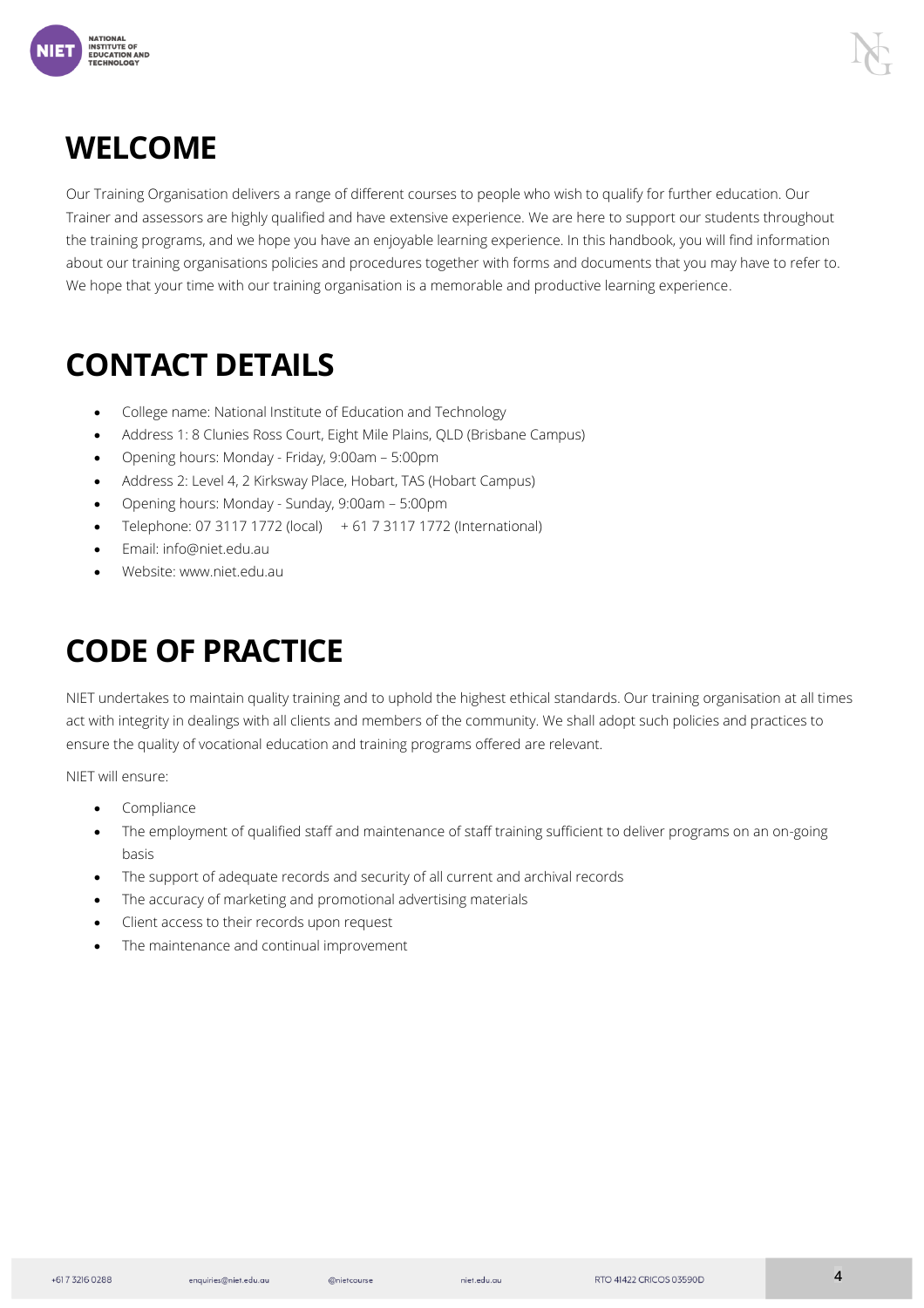

### <span id="page-4-0"></span>**CAMPUS FACILITIES AND RESOURCES INFORMATION**

<span id="page-4-1"></span>Brisbane Campus Map



#### <span id="page-4-2"></span>Hobart Campus Map



@nietcourse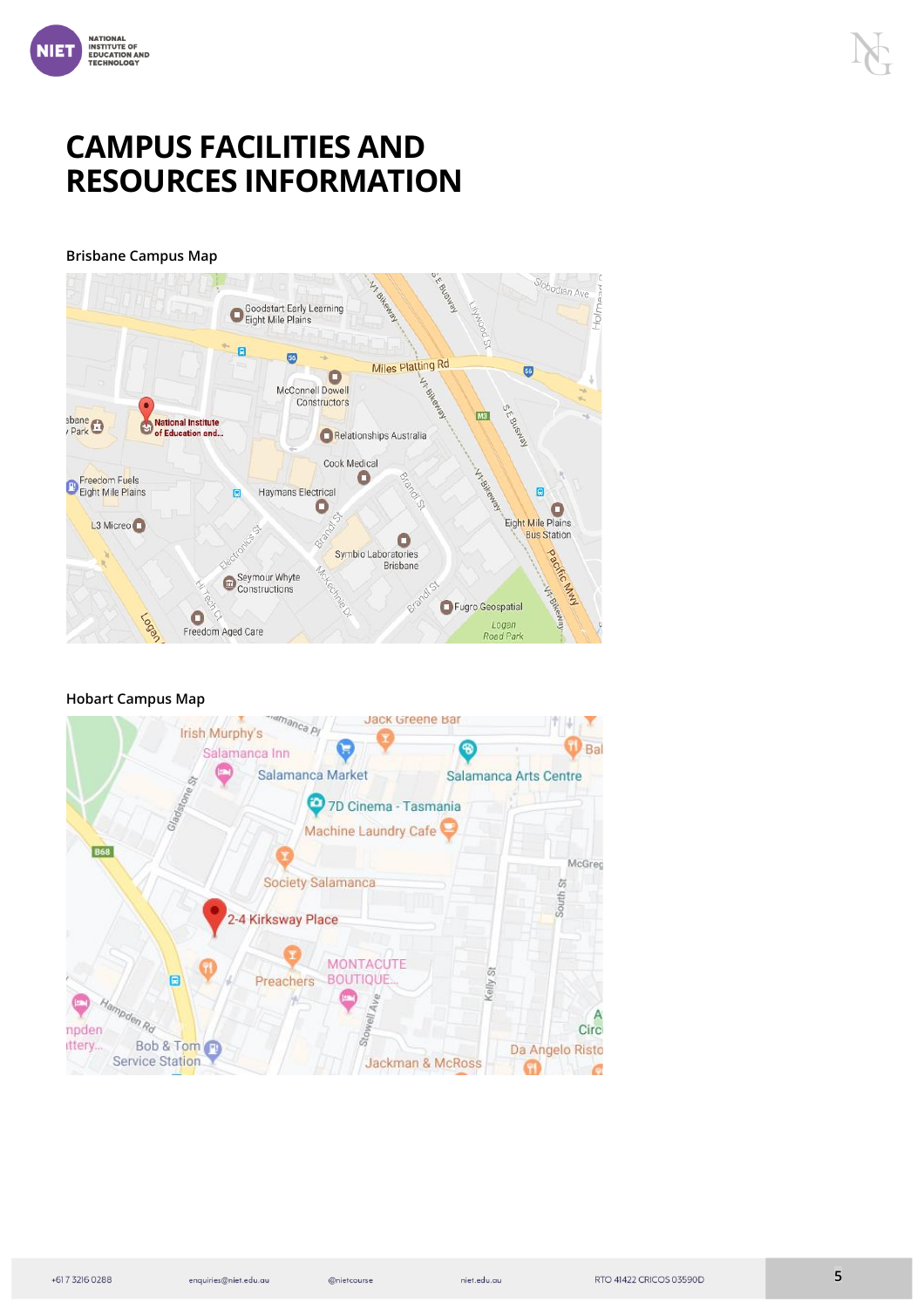

### <span id="page-5-0"></span>**Evacuation and Emergency Processes / Procedures**

In the event of a fire or another emergency, please do the following:

- 1. Follow instructions immediately given by the appropriate NIET personnel.
- 2. Evacuate the building immediately leaving in an orderly manner and do not delay to take belongings.
- 3. Emergency Evacuation maps are in all classrooms.
- 4. Assemble at the designated assembly point.
- 5. Wait for further instructions from NIET personnel or emergency services personnel.

International Student 24-Hour Emergency Contact *International Phone: +61 420 835 520*

### <span id="page-5-1"></span>**Facilities and Resources**

NIET's facilities and resources are all designed to make your time with us as productive and enjoyable as possible. These resources include:

- Free wireless internet access over the entire campus
- Internet-connected computers in each classroom and study lounge
- Tea/break room with refrigerator, microwave, and sink
- Study lounge/student room with library and computers
- Male and female toilets

#### <span id="page-5-2"></span>The ESOS Framework

As an international student studying away from your home country, it is essential that you understand your rights and responsibilities are, under the ESOS framework (https://internationaleducation.gov.au/Regulatory-Information/Pages/Regulatoryinformation.aspx).

The Education Services for Overseas Students (ESOS) framework comprises the laws that protect international students during their studies in Australia.

Please visit the Australian Government Department of Education and Training (DET) website if you wish to find out more on international education page at [www.internationaleducation.gov.au.](about:blank) You are also able to download a fact sheet on the ESOS framework a[t https://internationaleducation.gov.au/Regulatory-Information/Documents/esosstudentfactsheetv4%20-](about:blank) [%20Final%20clean%20copy.pdf](about:blank)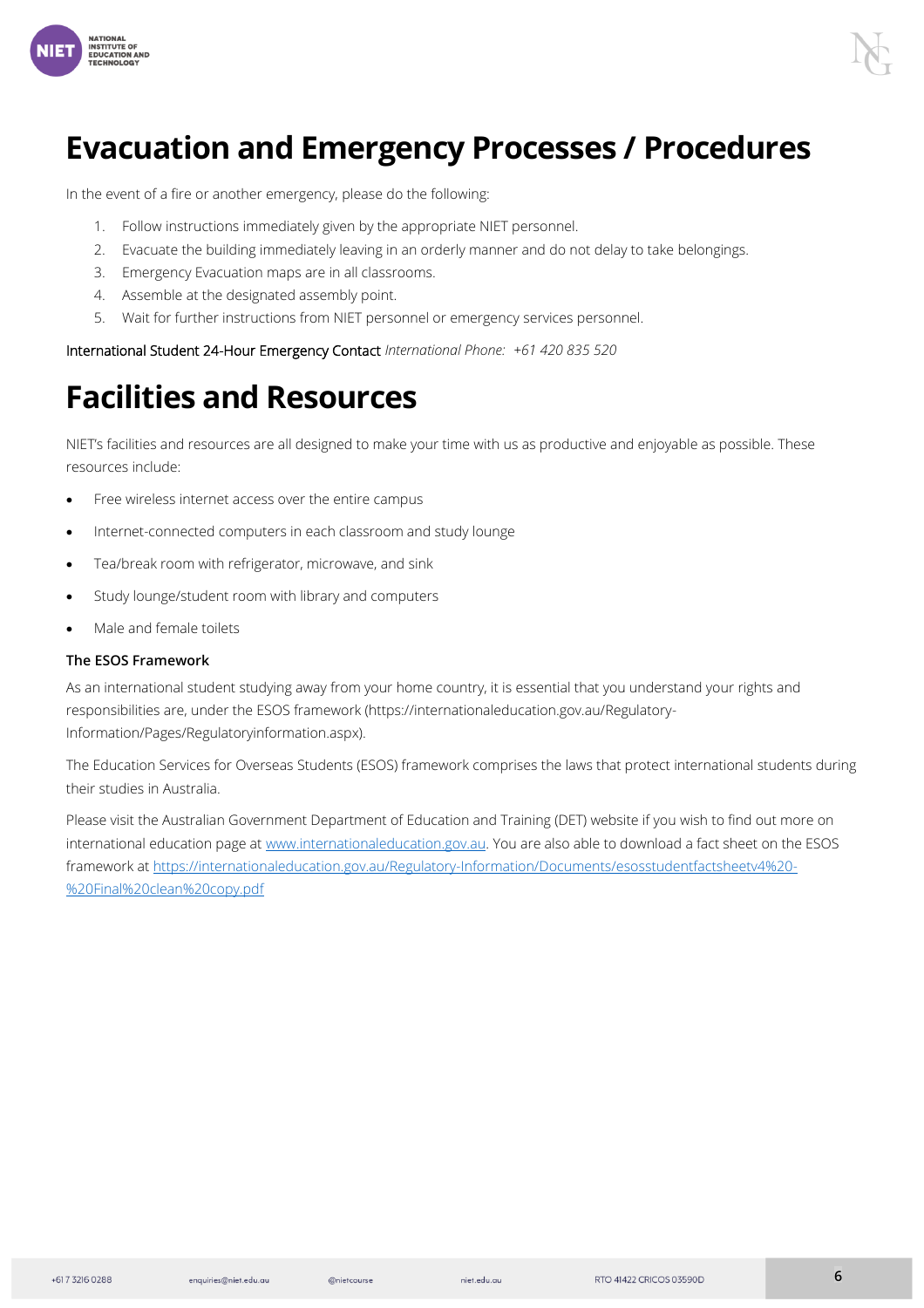

# <span id="page-6-0"></span>**Living in Brisbane**

The cost of living is cheaper in Brisbane than other major Australian cities. However, it is still high when compared with different global standards (Brisbane was ranked the 21st most expensive city in the world in 2014 by the Economist Intelligence Unit).

Within Brisbane, the cost of living can vary quite significantly depending on things like where you choose to live as in the suburbs closer to the city centre tend to be more expensive. Also, a consideration is needed regarding the type of accommodation you want to live in, e.g. a room in a share house will typically be cheaper than renting a unit, or townhouse or whole house. You need to decide how you will get around, e.g. public transport which is more affordable or running your car, depending on where you live; and where you shop or eat buying your food from farmers' markets or supermarkets will be cheaper than frequently eating at restaurants.

Here are some links may helpful to check the weather and surrounding areas to visit.

#### <span id="page-6-1"></span>BRISBANE WEATHER

http://www.bom.gov.au/qld/forecasts/brisbane.shtml

http://www.weatherzone.com.au/qld/brisbane/brisbane

#### <span id="page-6-2"></span>Surrounding areas to visit:

#### <span id="page-6-3"></span>GOLD COAST

http://www.visitgoldcoast.com/

https://www.tripadvisor.com.au/Attractions-g255337-Activities-Gold\_Coast\_Queensland.html

http://www.goldcoast.qld.gov.au/default.html

#### <span id="page-6-4"></span>SUNSHINE COAST

https://www.visitsunshinecoast.com/

https://www.tripadvisor.com.au/Attractions-g1132645-Activities-Sunshine\_Coast\_Queensland.html

https://www.youtube.com/c/visitsunshinecoastaustralia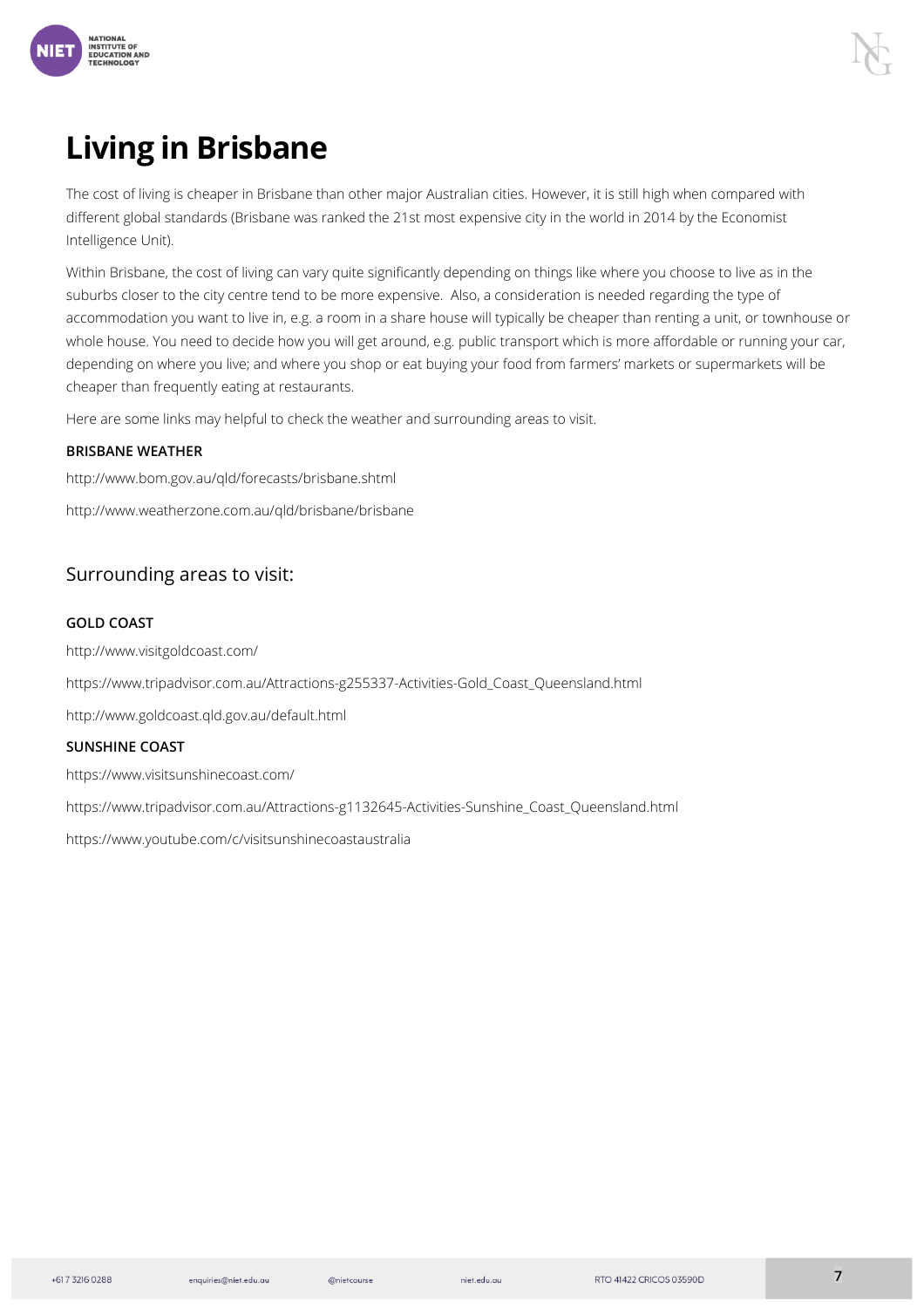

#### <span id="page-7-0"></span>Living cost in Brisbane

| Item             | Cost per week                                                                                                                                                                        | Notes/further information                                                                                                                                                                                                                                                                                                                                                                                                                                                                         |  |
|------------------|--------------------------------------------------------------------------------------------------------------------------------------------------------------------------------------|---------------------------------------------------------------------------------------------------------------------------------------------------------------------------------------------------------------------------------------------------------------------------------------------------------------------------------------------------------------------------------------------------------------------------------------------------------------------------------------------------|--|
| Accommodation    | -Hostels and Guesthouses -<br>\$90 to \$150 per week<br>-Shared Rental - \$95 to \$215<br>per week<br>-Homestay - \$235 to \$325<br>per week<br>-Rental - \$185 to \$440 per<br>week | www.realestate.com.au - Houses and apartments<br>for rent;<br>www.gumtree.com.au - Rooms for rent;<br>www.housemates.com.au - Rooms for rent;<br>www.rta.gld.gov.au/ - Tenancy information                                                                                                                                                                                                                                                                                                        |  |
| Public Transport | \$30 to \$60 per week                                                                                                                                                                | www.translink.com.au - Public transport fare<br>information and journey planning;<br>www.citycycle.com.au - Bicycle share scheme;<br>https://www.uber.com/en-AU/ - Car share scheme:<br>www.blackandwhitecabs.com.au;<br>www.yellowcab.com.au - Taxi companies<br>Cars and Fuel Varies greatly<br>http://fuelprices.racq.com.au/fairfuelprices/Default.as<br>px - Fuel price information;<br>www.carsales.com.au - Used cars for sale;<br>www.redbook.com.au - Car values and pricing information |  |

| Item                        | Cost per week           | Notes/further information                                                                                                                                                                                                                  |
|-----------------------------|-------------------------|--------------------------------------------------------------------------------------------------------------------------------------------------------------------------------------------------------------------------------------------|
| Groceries and<br>eating out | \$140 to \$280 per week | www.coles.com.au; www.woolworths.com.au;<br>www.aldi.com.au; www.iga.com.au - Major<br>supermarkets;<br>Google "Brisbane farmers' markets" for farmers'<br>market locations;<br>www.urbanspoon.com - Restaurant information and<br>reviews |

 $\mathsf{riet}.\mathsf{edu}.\mathsf{au}$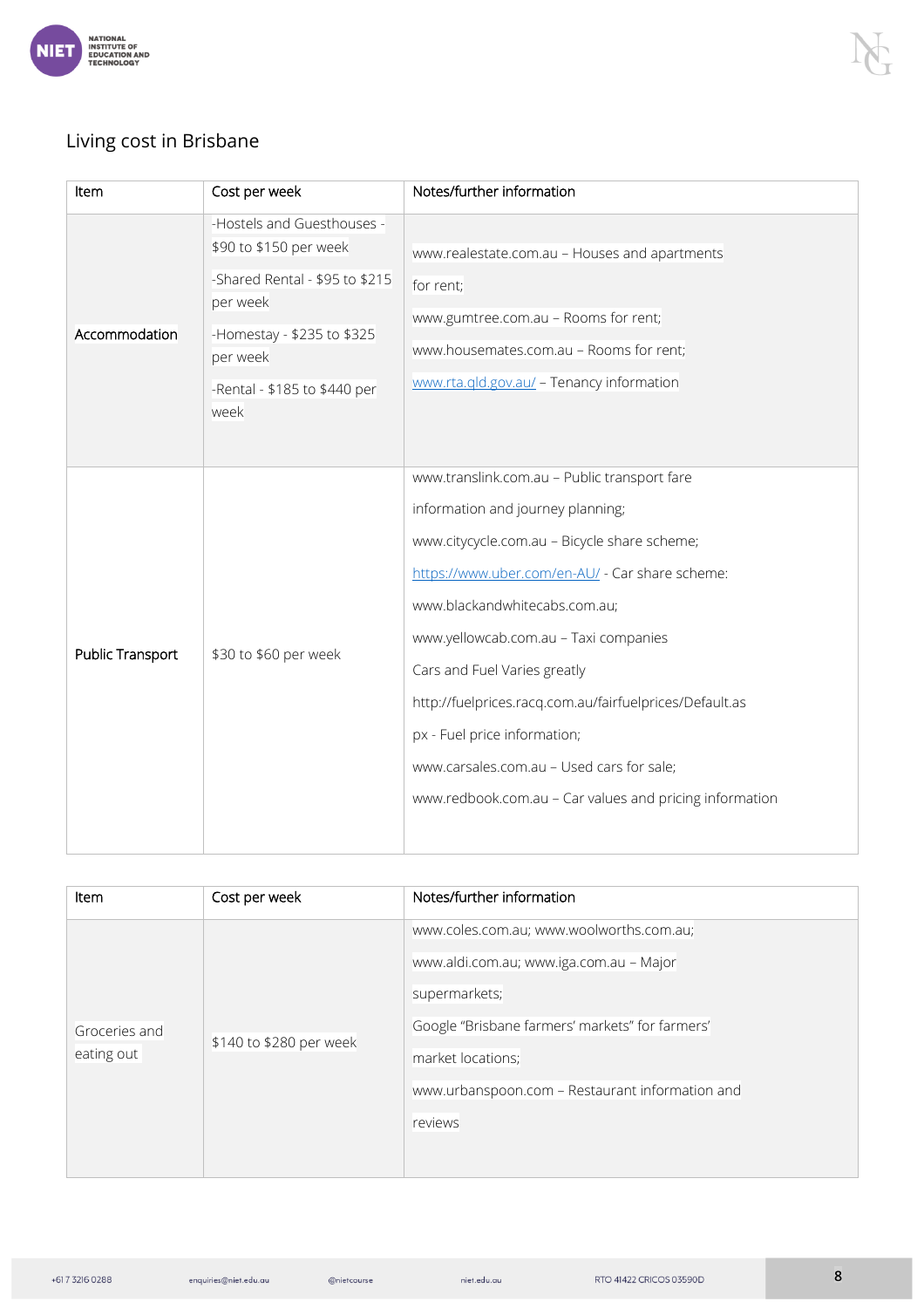

| Overseas Student      | Cover \$10+ for a single | https://oshcaustralia.com.au/en - OSHC comparison                                                                                                         |
|-----------------------|--------------------------|-----------------------------------------------------------------------------------------------------------------------------------------------------------|
| Health                | student                  | service                                                                                                                                                   |
| Phone and<br>Internet | \$15 to \$30 per week    | http://www.whistleout.com.au/MobilePhones - Mobile<br>phone comparison service;<br>http://bc.whirlpool.net.au/ - Broadband internet<br>comparison service |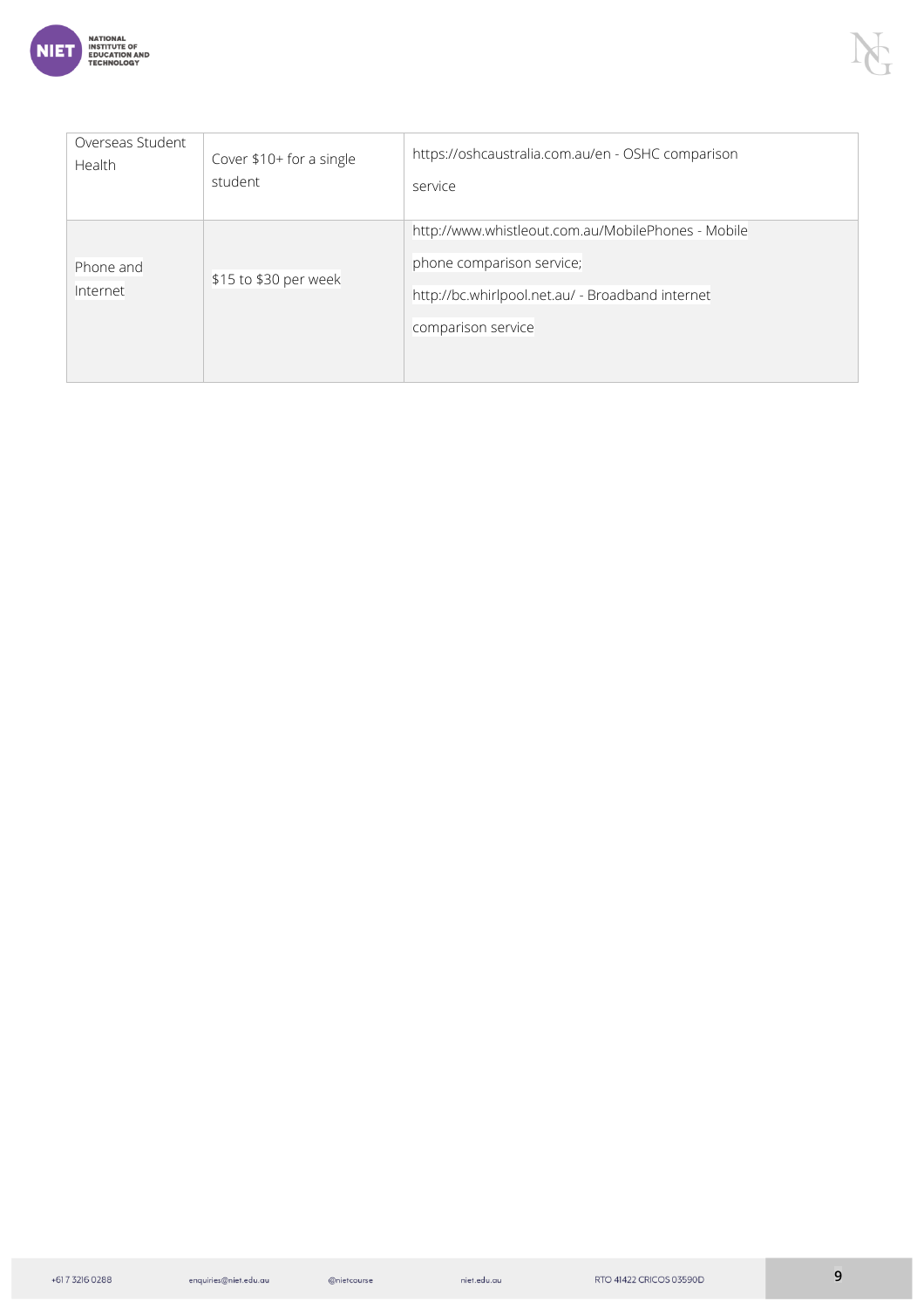

# <span id="page-9-0"></span>**Living in Hobart**

Hobart is a city rich in history and culture. As the second-oldest capital city in Australia after Sydney, Hobart has a wealth of landmarks and activities that perfectly blend modern living with heritage beauty, resulting in a must-visit location for everyone around the world.

Hobart is one of the few locations in Australia with four distinct seasons. Enjoy the beach during the warm Summers, marvel at the red and yellow hues of Autumn, experience the spectacular snow-capped Mount Wellington during Winter and watch the land's rebirth during the wetter Spring.

Savour international dining in Elizabeth Street, North Hobart, with an array of cuisine from around the world. Have a tour around the historic European houses at Battery Point – where our campus is located – in "Hobart Town". A drive around Mount Wellington or any of Hobart's other heritage locations is a fantastic way to spend a day.

As one of Lonely Planet's top 10 locations to visit, Hobart offers a unique living experience to all who come to visit. Studying with NIET will give you the opportunity to enjoy all the opportunities Tasmania offers to their fullest.

#### <span id="page-9-1"></span>HOBART WEATHER

[http://www.bom.gov.au/tas/forecasts/hobart.shtml](about:blank)

[https://www.weatherzone.com.au/tas/lower-derwent/hobart](about:blank)

#### <span id="page-9-2"></span>Surrounding areas to visit

#### <span id="page-9-3"></span>TASMAN PENINSULA

[https://www.australia.com/en/places/hobart-and-surrounds/guide-to-the-tasman-peninsula.html](about:blank)

[https://www.discovertasmania.com.au/about/articles/tasman-peninsula](about:blank)

[https://tasmania.com/points-of-interest/tasman-peninsula/](about:blank)

#### <span id="page-9-4"></span>DERWENT VALLEy

[https://derwentvalleytasmania.org.au/](about:blank)

[https://tasmania.com/itineraries/derwent-valley-day-drive/](about:blank)

[http://www.visithobartaustralia.com.au/derwent-valley.html](about:blank)

#### <span id="page-9-5"></span>Living cost in Hobart

Below is a table that indicates a summary of living costs. (Reference from https://www.studyinaustralia.gov.au/english/live-inaustralia/living-costs

| Item          | Cost per week      | Notes/further information                     |
|---------------|--------------------|-----------------------------------------------|
| Accommodation | -Hostels and       | www.realestate.com.au - Houses and apartments |
|               | Guesthouses - \$90 |                                               |
|               | to \$150 per week  | for rent;                                     |

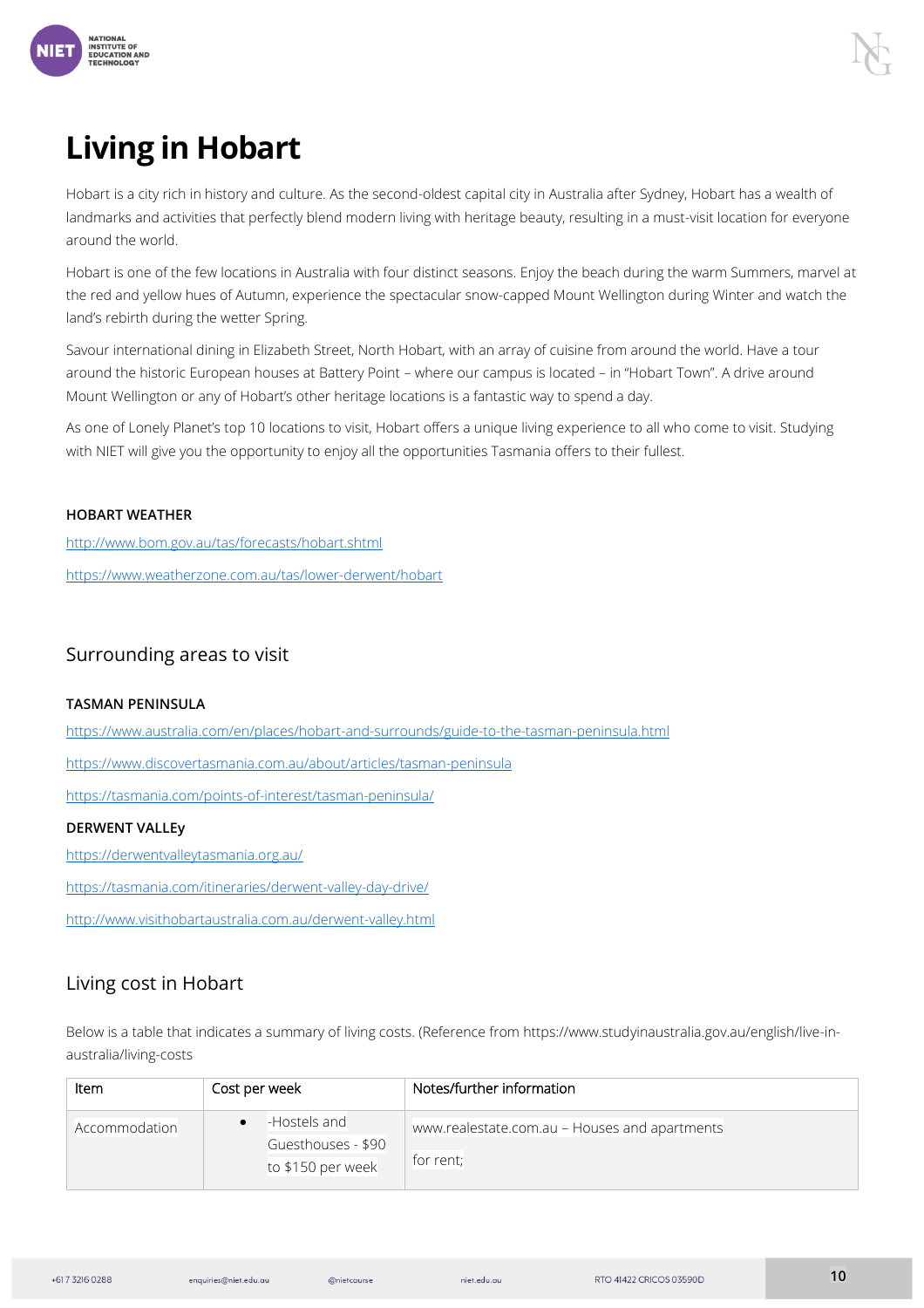

|                  | -Shared Rental - \$95                                       | www.gumtree.com.au - Rooms for rent;                    |  |
|------------------|-------------------------------------------------------------|---------------------------------------------------------|--|
|                  | to \$215 per week<br>-Homestay - \$235 to<br>\$325 per week | www.housemates.com.au - Rooms for rent;                 |  |
|                  |                                                             | www.cbos.tas.gov.au/topics/housing/renting/beginning-   |  |
|                  |                                                             | tenancy/leases - Tenancy information                    |  |
|                  | -Rental - \$185 to                                          |                                                         |  |
|                  | \$440 per week                                              |                                                         |  |
|                  |                                                             |                                                         |  |
|                  |                                                             | www.metrotas.com.au/ - Public transport fare            |  |
|                  |                                                             | information and journey planning;                       |  |
|                  | \$30 to \$60 per week                                       | tasbicyclecouncil.org.au/ - Tasmanian Bicycle Council;  |  |
|                  |                                                             | https://www.uber.com/en-AU/ - Car share scheme:         |  |
| Public Transport |                                                             | https://book.13cabs.com.au/ - Taxi company              |  |
|                  |                                                             | http://fuelprices.racq.com.au/fairfuelprices/Default.as |  |
|                  |                                                             | px - Fuel price information;                            |  |
|                  |                                                             | www.carsales.com.au - Used cars for sale;               |  |
|                  |                                                             | www.redbook.com.au - Car values and pricing information |  |
|                  |                                                             |                                                         |  |
|                  |                                                             |                                                         |  |

| Item             | Cost per week            | Notes/further information                             |
|------------------|--------------------------|-------------------------------------------------------|
| Groceries and    | \$140 to \$280 per week  | www.coles.com.au; www.woolworths.com.au;              |
| eating out       |                          | www.aldi.com.au; www.iga.com.au - Major supermarkets; |
|                  |                          | farmgatemarket.com.au/ - Farmers' market locations;   |
|                  |                          | www.zomato.com/ncr - Restaurant information and       |
|                  |                          | reviews                                               |
|                  |                          |                                                       |
| Overseas Student | Cover \$10+ for a single | https://oshcaustralia.com.au/en - OSHC comparison     |
| Health           | student                  | service                                               |
|                  |                          |                                                       |
| Phone and        | \$15 to \$30 per week    | http://www.whistleout.com.au/MobilePhones - Mobile    |
| Internet         |                          | phone comparison service;                             |
|                  |                          | http://bc.whirlpool.net.au/ - Broadband internet      |
|                  |                          | comparison service                                    |

Please visit our website for the most up to date information [www.niet.edu.au](about:blank)

+617 3216 0288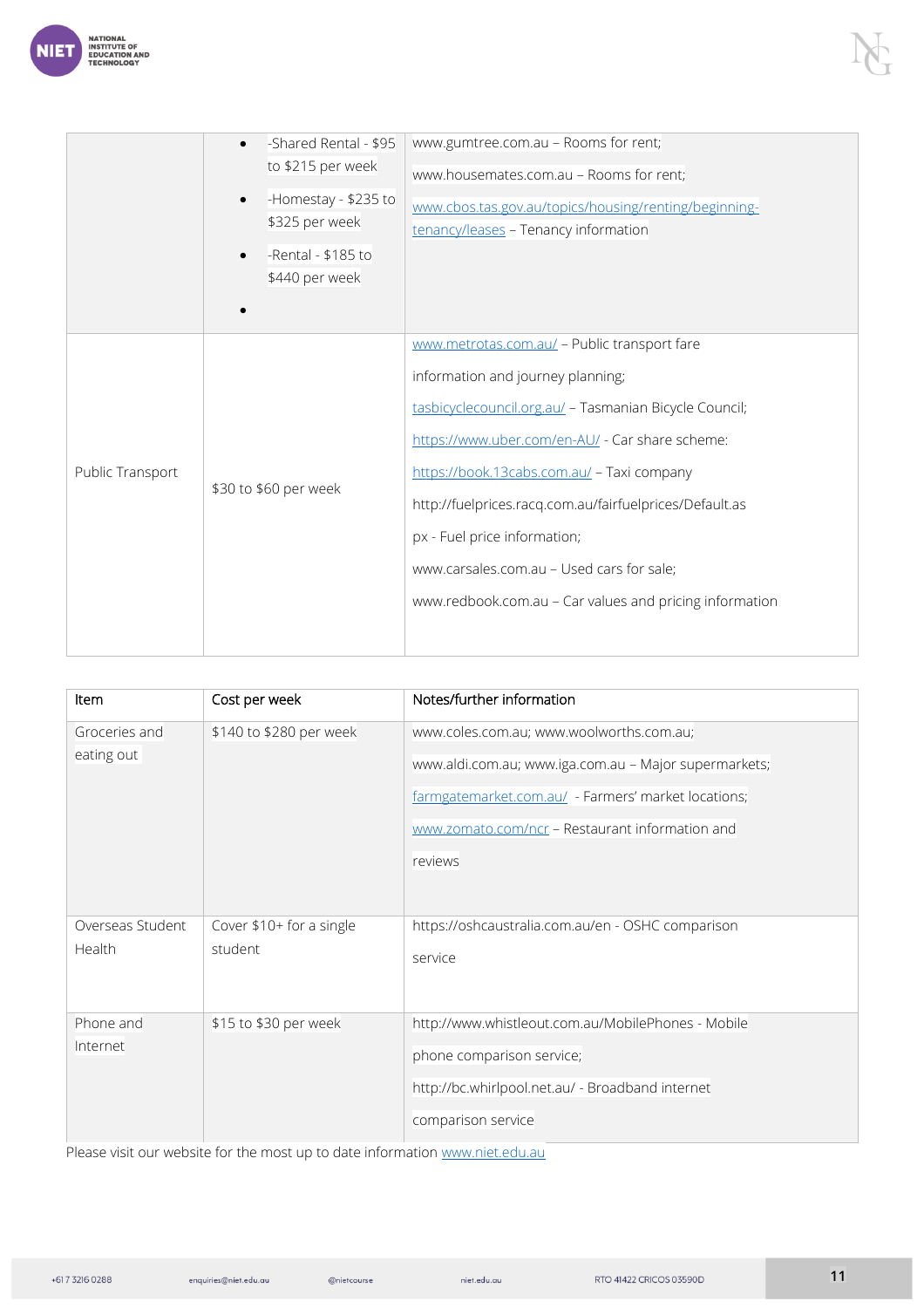

# **You & Your Family**

#### <span id="page-11-0"></span>Bringing Family

Most student visas allow you to bring your family members to Australia as your dependants (check your individual circumstances DHA website https://immi.homeaffairs.gov.au/home). Family members include your spouse, and you and your spouse's dependent children. Before bringing your spouse or children to Australia, you will have to prove that you can support them financially. The cost of supporting a family in Australia is high. You may have to consider and discuss many issues with your family.

#### <span id="page-11-1"></span>Issues to Consider

Rather than bringing your family together with you to Australia, some students may find it useful to arrive first, settle into studies, find appropriate accommodation, adjust to living in Australia and then arrange for their family to join them.

Before making a decision to bring your family to Australia it is important to consider the following issues:

- The cost of airfares for your family to and from Australia;
- Possible higher rent for a larger home;
- Limited employment opportunities for your spouse;
- Extra costs for food, clothing and other necessities;
- The effect on you and your studies if your family is not happy in Australia;
- Whether your children will adjust to school in Australia;
- Waiting lists for childcare centres; and
- Whether to come alone to Australia first and arrange things for your family or to all come at the same time.

If you are bringing school-aged children with you when you study in Australia, you will need to arrange for them to attend school. The requirements for enrolling students and school fees vary across schools. See https://schoolsdirectory.eq.edu.au/ for information on Queensland public schools. See http://www.privateschoolsguide.com/Brisbane-Private-Schools or individual school websites for information on private schools.

#### <span id="page-11-2"></span>Child Care

Finding suitable childcare in Australia requires patience and planning. Waiting lists for places in most childcare centres are long.

Many schools offer before- and after-school care programs (usually 7:30am-8:45am and 3:30pm-6:00pm). Children who need these programs must be registered with the school.

#### <span id="page-11-3"></span>Schools:

If you would like to bring your children to Australia with you, you must be aware of the following schooling issues:

1. Fees will be charged and can vary from school to school depending on if it is a State or Private School and the location.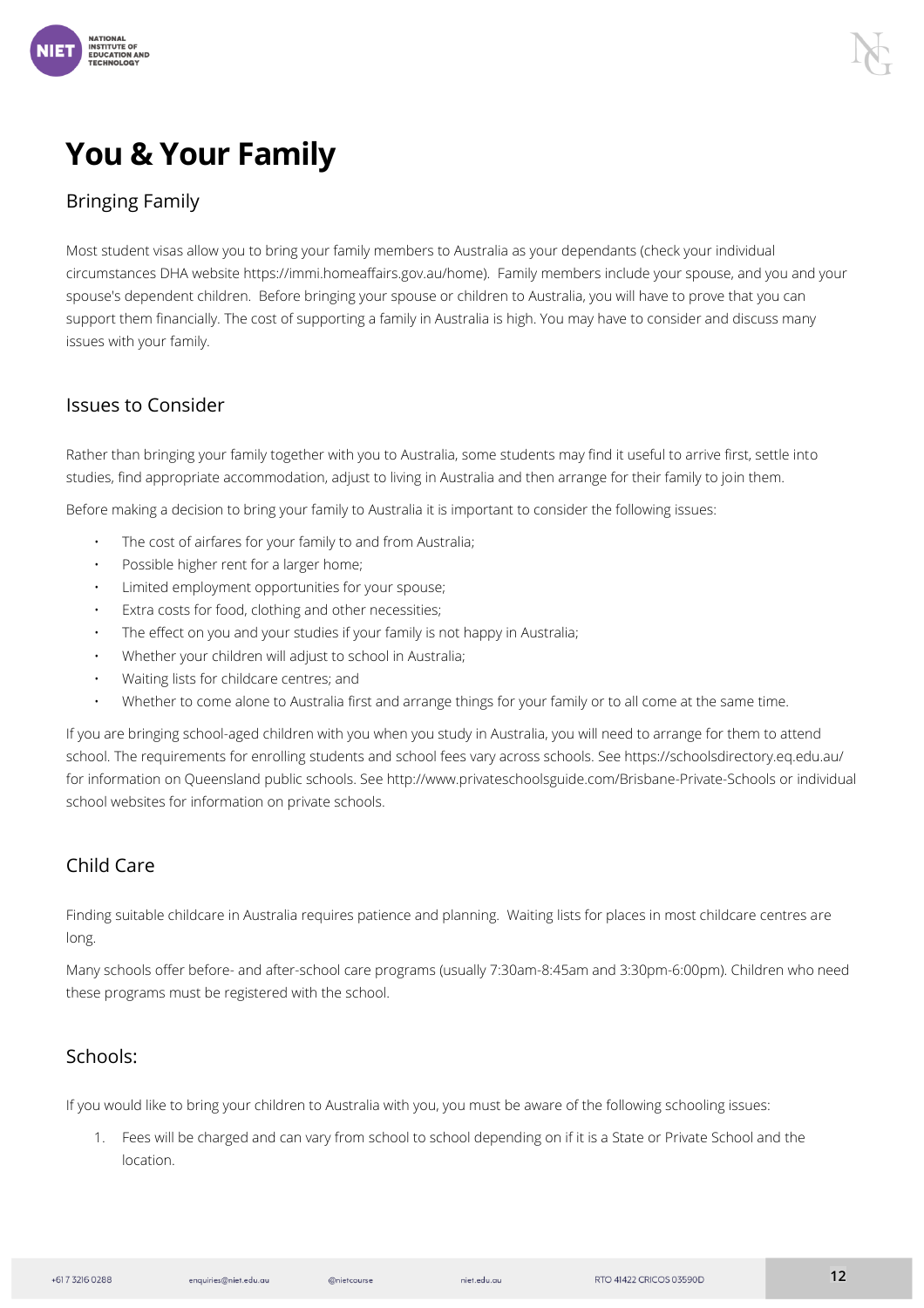

2. It is an immigration policy that school-age dependants of international students undertake formal schooling while they are in Australia.

# <span id="page-12-0"></span>**Library in Brisbane Campus**

The Garden City Library is located in the Garden City Shopping Centre at Upper Mt Gravatt.

| Location      | Garden City Shopping Centre, Corner Logan and Kessels Road, Upper Mt Gravatt   |
|---------------|--------------------------------------------------------------------------------|
| Phone number  | 07 3403 7745                                                                   |
| Normal hours: | Closed on public holidays<br>Monday, Tuesday, Wednesday and Friday: 9am-5.30pm |
| Opening hours | Thursday: 9am-8pm<br>Saturday: 9am-4pm<br>Sunday: 10am-4pm                     |

# <span id="page-12-1"></span>**Library in Hobart Campus**

| Location                       | 1st Floor, 91 Murray Street, Hobart, Tasmania 7000                                         |
|--------------------------------|--------------------------------------------------------------------------------------------|
| Phone number                   | 03 6165 5597                                                                               |
| Normal hours:<br>Opening hours | Closed Sundays & public holidays<br>Monday, Tuesday, Wednesday and Thursday: 9:30am-6.00pm |
|                                | Friday: 9:30am-7pm<br>Saturday: 9:30am-2pm                                                 |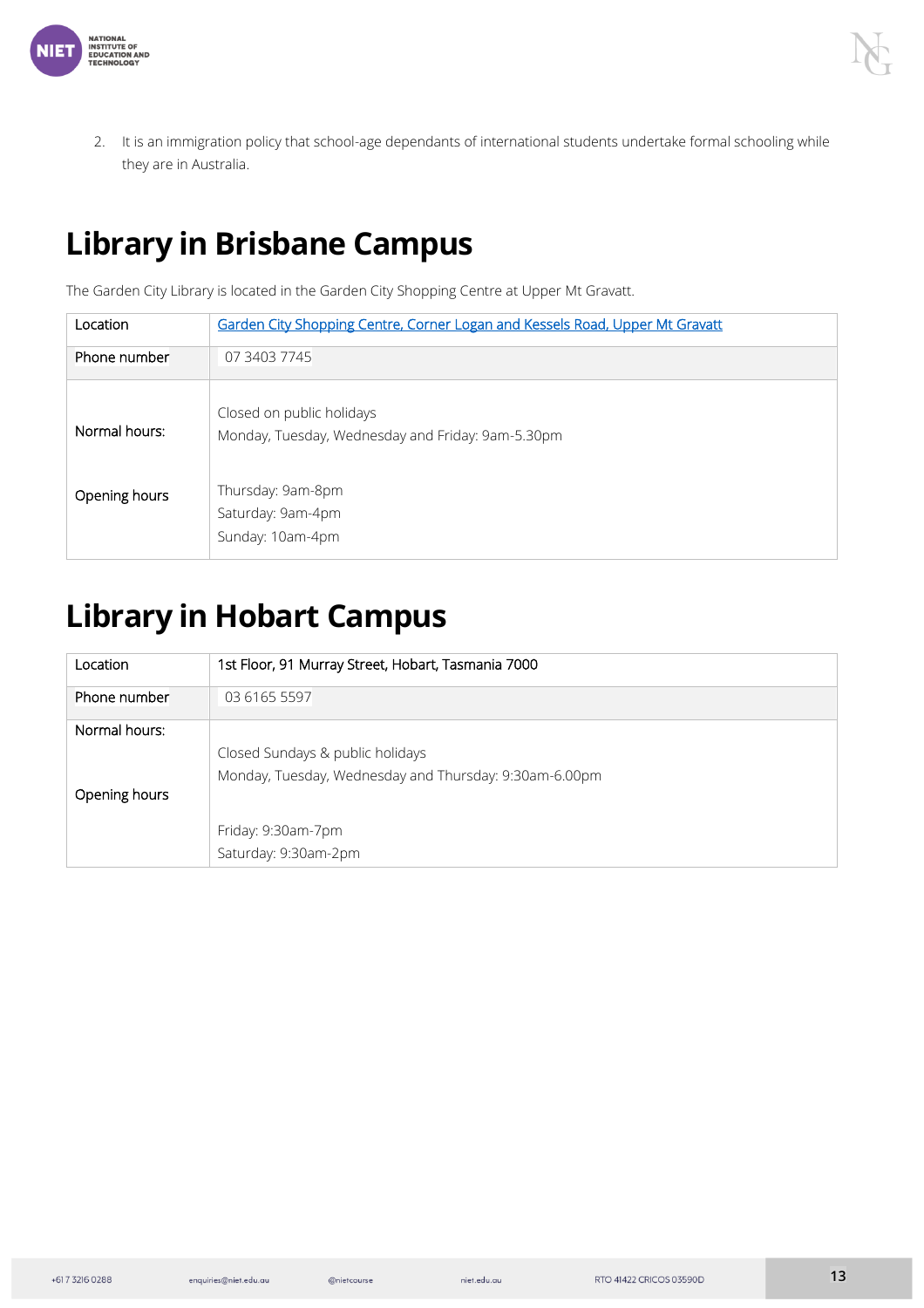

# <span id="page-13-0"></span>**Education Agents**

Education agents promote various Australian education programs and institutions internationally and are a convenient way for students to apply to study in Australia. Agents are experienced in assisting with international student applications and applying for visas. Most speak both English and the local language, so this makes the application process a lot simpler and generally hassle free for students and parents. Most do not charge for their service as they collect a commission from the college/institute/school you choose to attend. However, some agents do charge small amounts or offer additional services for which they charge. You can check our website to see a current list of agents we recommend. Please contact us if you are unsure of any advice you have been given by an agent.

Students can enrol directly to the college/institute/school with no agent.

• Students onshore are eligible to apply for a student visa before the visa they have entered on expires. For more details contact DHA.

Please Note: Although able to assist in completing education and visa applications, Education Agents are NOT licensed to provide migration advice.

# <span id="page-13-1"></span>**Pre arrival information**

#### <span id="page-13-2"></span>Things to do before Leaving Home:

- Apply for passport
- Arrange your student visa
- Make contact with college/institute/school
- Complete required forms with college/institute/school
- Make payments to the college/institute/school
- Arrange for immunisations and medications from Doctor
- Apply for a credit card and/or arrange sufficient funds
- Confirm overseas access to your funds with your bank
- Make travel arrangements
- Arrange travel insurance / OSHC
- Advise the college/institute/school of your travel details
- Arrange accommodation
- Arrange transport from airport to accommodation
- Pack bags being sure to include the following:
- Name and contact details of a college/institute/school representative
- Enough currency for taxis, buses, phone calls etc. in the event of an emergency

#### <span id="page-13-3"></span>Important documents:

- THIS HANDBOOK!
- Passport
- Letter of Offer & Agreement
- Confirmation of Enrolment (eCoe)
- Certified copies of qualifications & certificates
- Travel insurance policy
- ID cards, driver's licence, birth certificate (or copy)
- Receipts of payments made to the college/institute/school
- Medical records and / or prescriptions.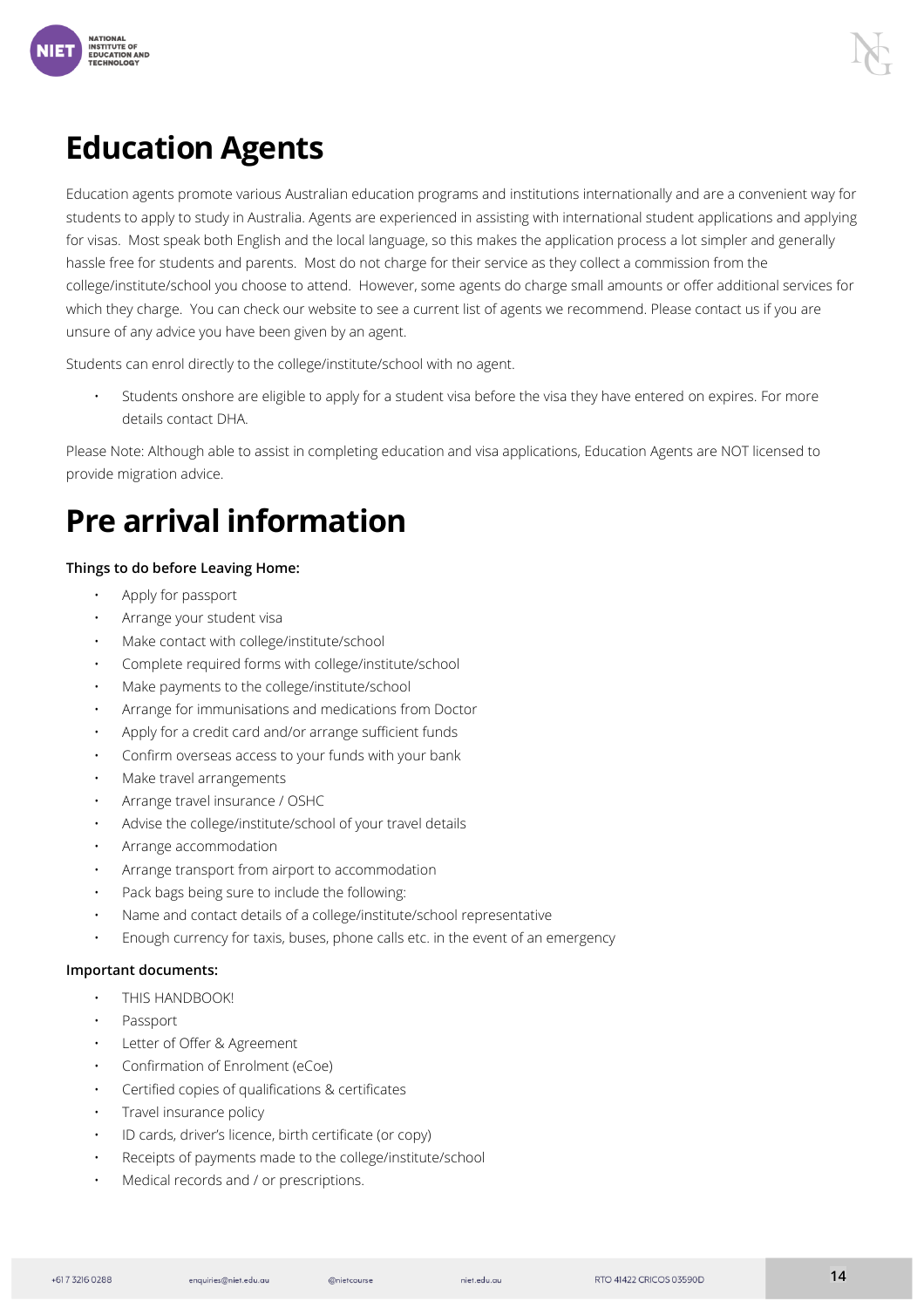

### <span id="page-14-0"></span>**On arrival information**

#### <span id="page-14-1"></span>What to bring and what to do

Australian Customs Services and quarantine are considered to be quite strict. If you're in doubt about whether your goods are prohibited or not, declare it anyway on the Incoming Passenger Card which you will receive on the plane. Students have received on the spot fines for not declaring items.

For further information visit the Australian Customs website[: https://www.abf.gov.au/entering-and-leaving-australia/can-you](about:blank)[bring-it-in/overview](about:blank)

#### <span id="page-14-2"></span>Individuals and Travellers

Visit the following hyperlinks for more information:

- Visiting Australia [https://www.australia.com/en-us](about:blank)
- Bringing Items into Australia / Entering or Leaving Australia [https://www.abf.gov.au/entering-and-leaving](about:blank)[australia/can-you-bring-it-in](about:blank)
- Moving to Australia [https://www.abf.gov.au/entering-and-leaving-australia/moving-to-australia](about:blank)
- Visa support [https://immi.homeaffairs.gov.au/help-support/contact-us](about:blank)
- Importing or buying from overseas [https://www.abf.gov.au/home](about:blank)
- Studying in Australia [https://immi.homeaffairs.gov.au/visas/getting-a-visa/visa-finder/study](about:blank)
- Working in Australia [https://immi.homeaffairs.gov.au/visas/working-in-australia](about:blank)
- Visas [https://immi.homeaffairs.gov.au/visas/getting-a-visa/visa-listing](about:blank)
- Check your visa and work entitlements (VEVO)
- [https://immi.homeaffairs.gov.au/visas/already-have-a-visa/check-visa-details-and-conditions/check-conditions-online](about:blank)

#### <span id="page-14-3"></span>Upon Arrival in Australia:

- Call home
- Settle into accommodation
- Contact college/institute/school
- Purchase household items and food
- Enrol children in school (if applicable)
- Attend international student orientation at college/institute/school (compulsory)
- Advise college/institute/school of your Australian address, phone and email
- Get student ID card
- Advise health insurance company of address & get card
- Open a bank account
- Attend faculty/course specific orientation sessions
- Get textbooks
- Start classes
- Apply for tax file number (if seeking work)
- Get involved in student life and associations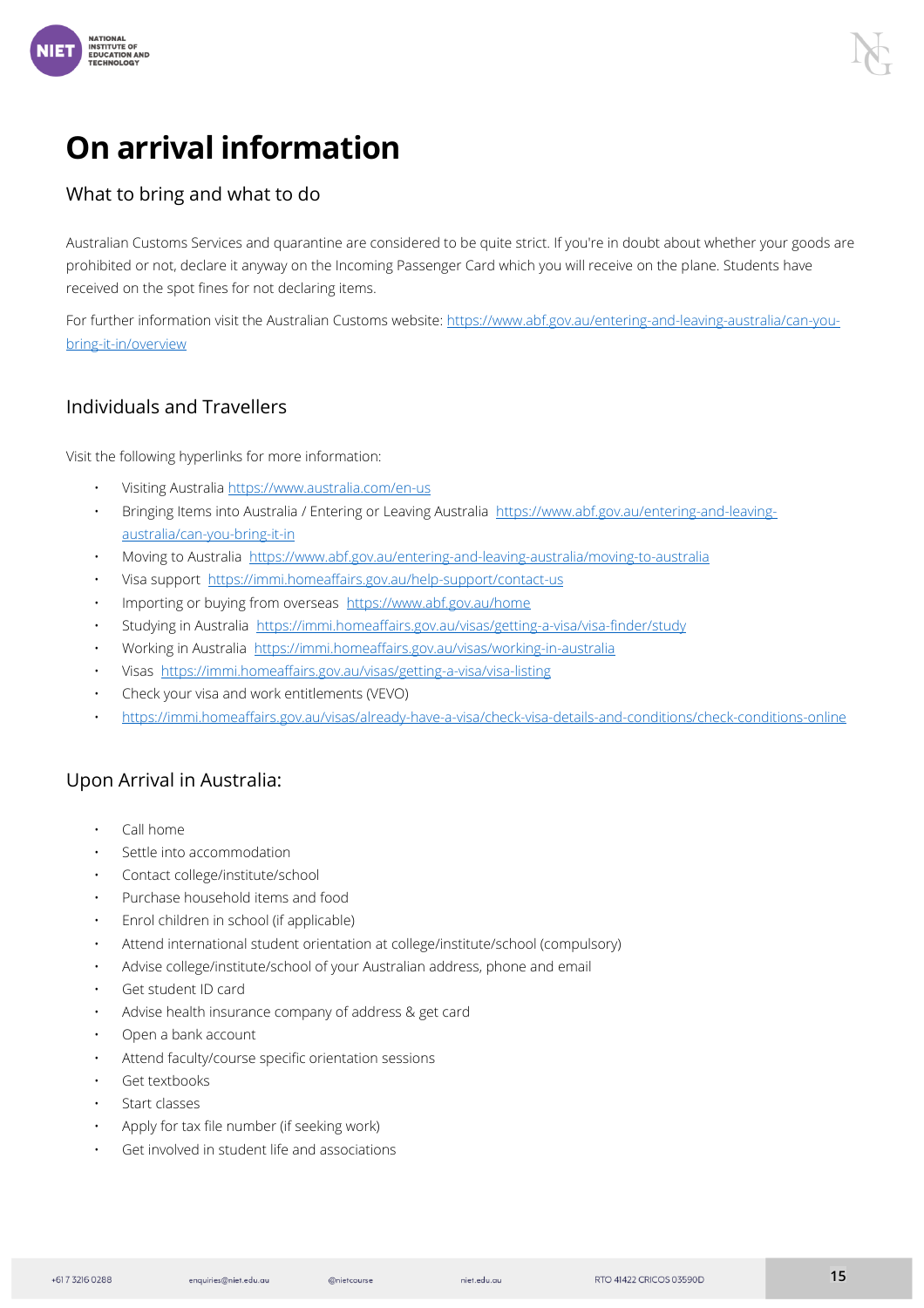

# **POLICIES & PROCEDURES**

#### <span id="page-15-0"></span>Enrolment

NIET will recruit students ethically and responsibly while providing information that enables students to make informed decisions about studying with us, before enrolment.

Students are provided with the student handbook and course information before enrolment to enable them to make informed decisions about their studies with NIET.

The student's application will be assessed against NIET's entry requirements for their intended course. Only students that meet the entry criteria will be accepted.

NIET offers advice to the students about the training product appropriate to meeting students' needs, taking into account the students' existing skills and competencies.

If the student's application is accepted, the student will be sent an offer letter and tax invoice. If the application is rejected, students will be assigned written notice as to why within 14 days. Offer may be denied if the student does not meet the course entry requirements or there are no places available on the course.

All supplied documentation provided by students will be digitised and uploaded to the NIET's student management system.

Students must accept their offer by signing the Accept an Offer form and returning it to NIET before a CoE can be issued.

Upon receipt of the signed Accept an Offer form and payment of any fees due, NIET will send student confirmation information regarding the commencement of their course.

#### <span id="page-15-1"></span>Refund Policy

#### <span id="page-15-2"></span>Visa

- a) If your initial application for a visa is rejected, we will refund your tuition fees, less an administration fee of AU\$250 and an enrolment fee of AU\$200 (total AU\$450) after National Institute of Education and Technology has received your letter of visa rejection.
- b) If your initial application for a visa is rejected after commencement of education/Training, a refund of unused fees will be applied. Refer to heading Formal Course below.
- c) The terms of this policy with regard to withdrawal from study, also apply if:
	- i. You are granted Permanent Resident status during your formal studies
	- ii. If National Institute of Education and Technology excludes you from continuing your formal studies
	- iii. Your application for a visa extension is rejected or your existing visa is cancelled by the Department of Home Affairs.

Same refund policy also applies to students who hold other visas.

#### NIET Course

- A. Withdrawal prior to acceptance of offer, full tuition fee will be refunded less an administration fee of \$250.
- B. If you have a student visa and withdraw from your formal course for any reason, excluding initial visa rejection: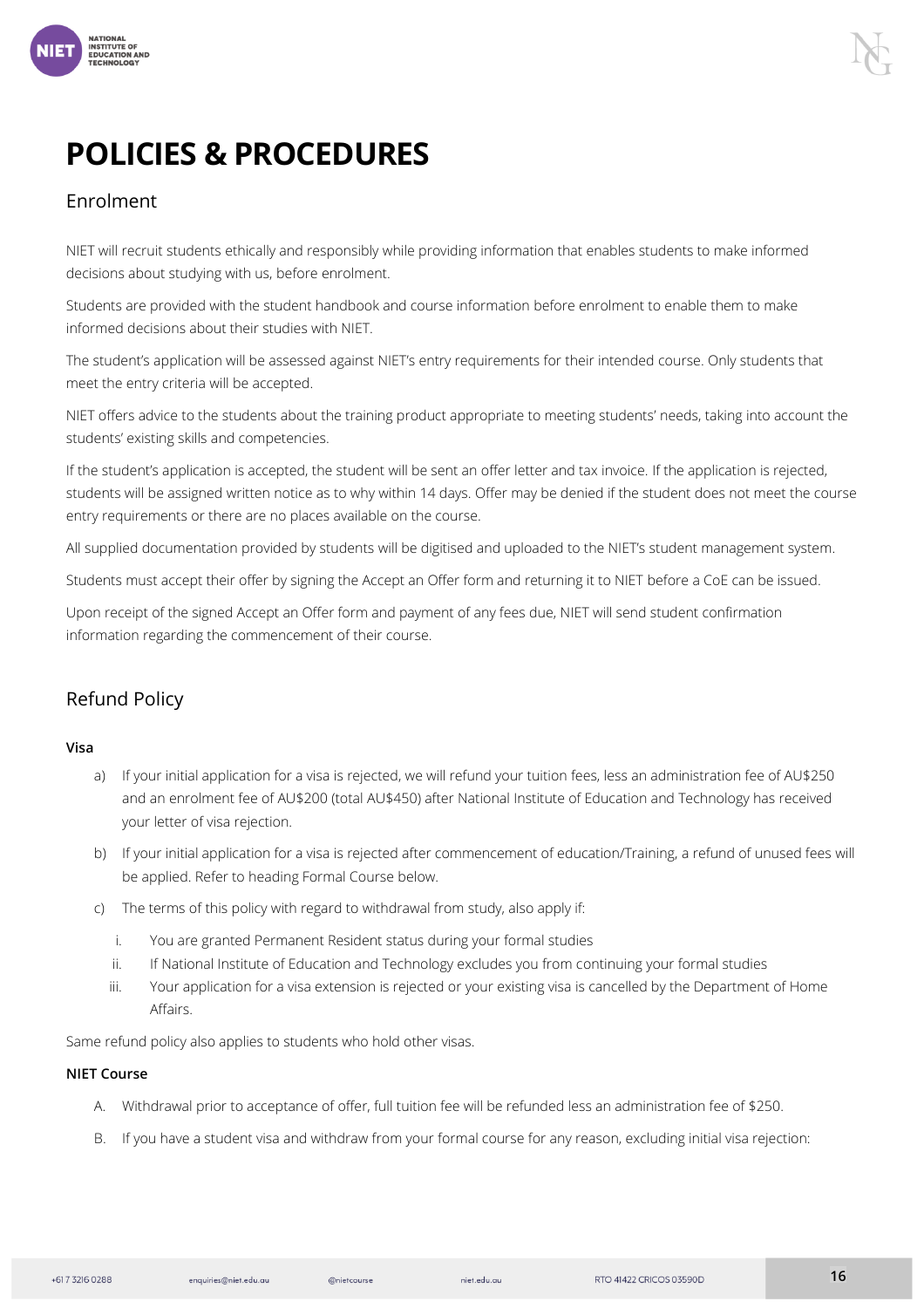

- i) More than 10 weeks before commencement, we will refund the first Study Period of your tuition fees, less an administration charge of \$800. If you have paid in advance any tuition fees for subsequent Study Periods, we will refund these tuition fees in full.
- ii) More than 4 weeks and up to 10 weeks before commencement, we will refund 70% of the first Study Period of your tuition fees, less an administration charge of \$800. If you have paid in advance any tuition fees for subsequent Study Periods, we will refund these tuition fees in full.
- iii) 4 weeks or less before commencement, we will refund 40% of the first Study Period of your tuition fees, less an administration charge of \$800. If you have paid in advance any tuition fees for subsequent Study Periods, we will refund these tuition fees in full.
- iv) After the course commencement we will not refund the current Study Period tuition fees.
- C. *(\*Note: Unless otherwise stated "Study Period" is taken to mean one quarter of one year.)*
- D. All enrolments are accepted, subject to minimum numbers in a course. If National Institute of Education and Technology is unable to deliver the course because of a lack of numbers, all fees, including the enrolment fee, will be refunded.
- E. Provider cancels/Withdraws student due to student defaults as follows:
	- i) Student failure to pay an amount due to NIET
	- ii) Student breached a condition of their visa
	- iii) Grave misconduct by the student

No refund of course fee paid fee for the term which includes the cancellation or withdrawal date. Any course fees paid for subsequent terms will be refunded less \$800 of administration charge.

#### <span id="page-16-0"></span>Assessment Policy

Below describes NIET's Policy regarding the management & marking of student assessments, and requirements placed upon students hitherto.

This policy is specific to on-campus assessment items and tasks. All students are responsible to keep a copy of all submitted assessment items until they are marked and returned by the trainer/assessor for review.

All assessment items that are submitted electronically should be submitted online via the School's Learner Portal.

Assessments must be submitted by the specified due date indicated in the Unit of Study Outline unless prior alternative arrangements have been made in writing either with the trainer or the School. This may result from the following:

- a) Compassionate or compelling reasons which have affected the student's ability to complete the assessment;
- b) Delays or impaired service delivery which has had a demonstrable and material impact on the student's ability to complete the assessment; or
- c) Reasonable adjustment to the training schedule in order to meet individual student and/or class needs.

Students will be permitted a total of 3 attempts for all knowledge assessment items (initial attempt plus 2 resubmissions); all resubmission attempts must be received by the trainer or the School no later than 21 days after the result of Unsatisfactory has been awarded to the student. Please note that failure to submit an item by its original due date will be classified as 'Not submitted' and no late submissions will be accepted.

Exceptions may apply if the student has suffered personal hardship which has affected their ability to complete the assessment. Any applications for special consideration must be made using the Application for Special Consideration Form,

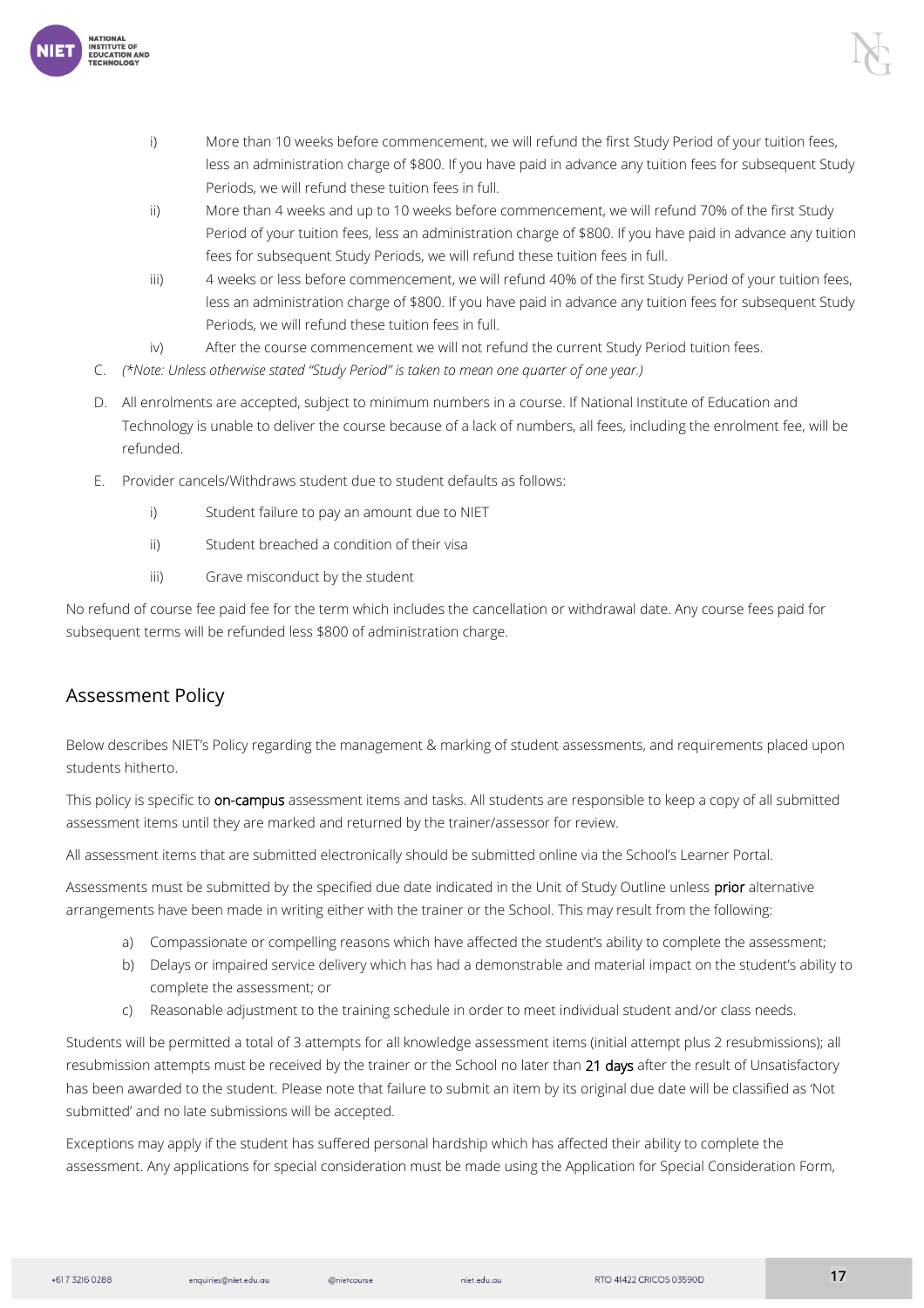

which outlines general circumstances which will be accepted by the School. In the absence of any approved special considerations, fees will apply for additional attempts of resubmission or submissions received past the due date. Fees are as determined by the qualification a student enrols into (refer to Student Fee Schedule).

It is the student's responsibility to manage their individual study and assessment workload to ensure they are able to attend all on-campus assessment items and meet all relevant submission due dates. Assessment must be submitted within the timeframes specified unless there is an extraordinary circumstance that prevents the student from meeting the deadline.

#### <span id="page-17-0"></span>Conditional Offers

It is your responsibility to provide National Institute of Education and Technology with evidence that you have satisfied the conditions of entry to your course as stated in the Letter of Offer, before that course begins.

Penalties may apply if you fail to satisfy these conditions of entry or if you fail to advise National Institute of Education and Technology and subsequently have to withdraw from your conditional offer.

#### <span id="page-17-1"></span>Refunds and the Tuition Protection Service

The Tuition Protection Service (TPS) is an initiative of the Australian Government to assist international students whose education providers are unable to fully deliver their course of study. The TPS ensures that international students are able to either:

- complete their studies in another course or with another education provider, or
- receive a refund of their unspent tuition fees

Australia has a well-established international education sector with over 1200 education providers delivering high quality education to international students. For many years now, Australia has been a world leader in protecting the tuition fees of international students studying in Australia on a student visa. Recent changes to the Education Services for Overseas Students (ESOS) Act have further strengthened protection for international students through the introduction of the Tuition Protection Service (TPS).

Source: https://tps.gov.au/StaticContent/Get/StudentOverview

#### Payment of Refunds

- A. All requests for refunds or credit transfers are subject to approval by the Student Administration Manager.
- B. All requests for refund of any monies must be made in writing to the Student Administration Manager.
- C. Approved refunds may be transferred to another institution or sent to your home country as requested.
- D. Where National Institute of Education and Technology is unable to deliver the course which the student has enrolled, the full amount of fees paid will be refunded.
- E. You can apply for a refund at any time but must allow enough time to National Institute of Education and Technology to process your application. National Institute of Education and Technology will approve/reject the request for refund within 4 weeks after receiving the written request and will notify you within 2 weeks after the decision was made.
- F. Payment of refunds will be returned to the person entered into the contract (signed
- G. Student Refund Agreement), unless notified in writing by this person, within 4 weeks after the decision is made, in the currency that fees were originally paid.
- H. Refunds may include fees paid by the student for:

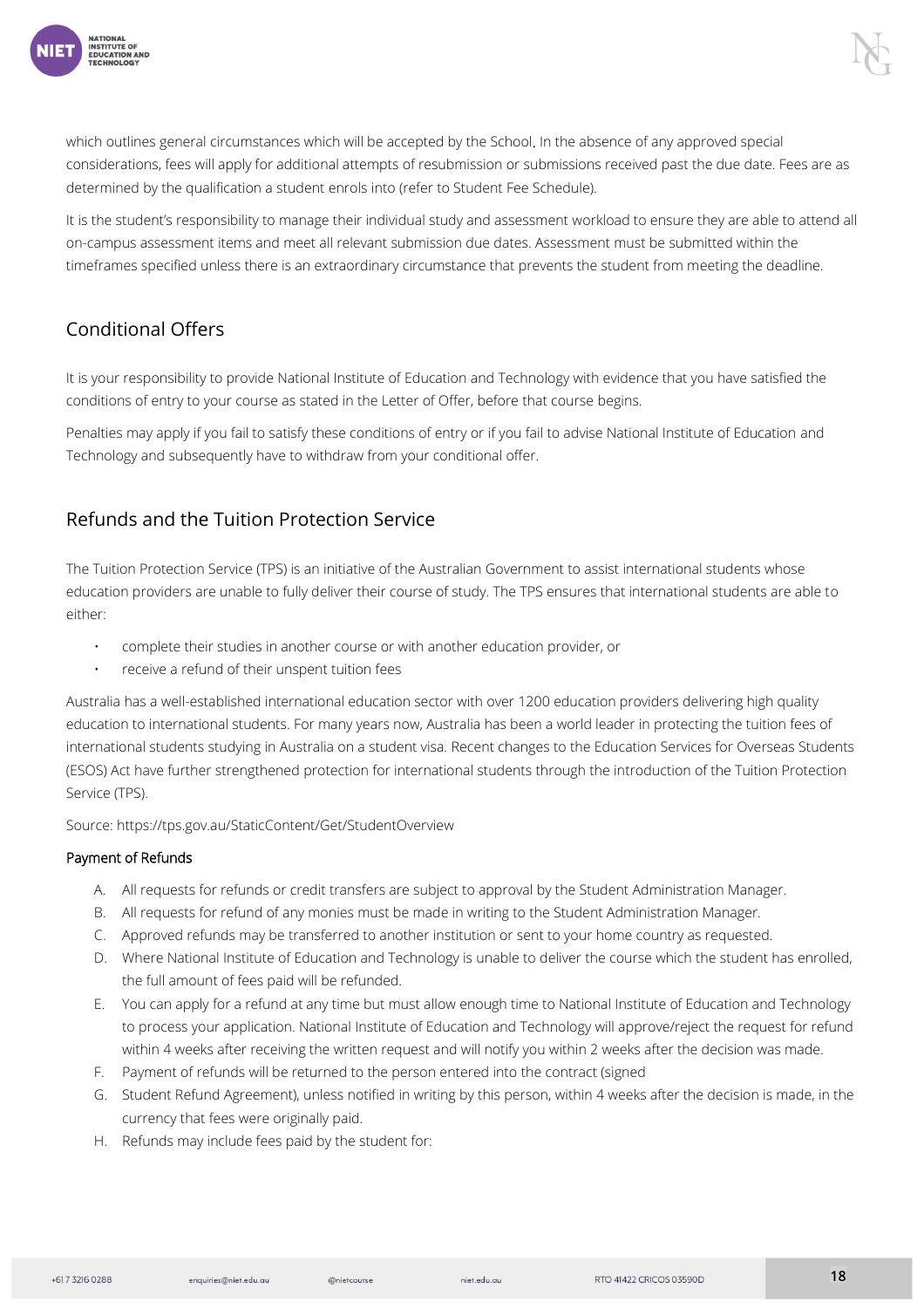

#### a. Tuition

Oversees student health cover, and any other fees paid in advance for non-issued portions of training materials, field trips, uniforms, etc.

#### Note:

Fees do not include the cost of accommodation or meals, individual textbooks, stationery, uniforms, materials, tools or other individual items of equipment necessary for the course previously issued or utilised unless otherwise indicated.

Structure and duration of National Institute of Education and Technology courses are subject to change. Course fees reflect the content of the course and the award, not the duration; therefore, there is no automatic reduction of tuition fees if you complete the course in a shorter time than the published length of the course. Tuition fees may be reduced, or refunds may be granted if you are granted sufficient credits or exemptions.

#### <span id="page-18-0"></span>Fast Tracking

If you 'fast track' and complete your course in a shorter time than that specified in your Letter of Offer, you are not entitled to any refund of tuition fees. If you have not paid your total tuition fees you will not be eligible to graduate.

#### <span id="page-18-1"></span>Payment of Fees

Students will not be allowed to commence studies until all applicable fees are paid. This includes tuition fees, Overseas Student Health Cover, enrolment fees and administration charges associated with this offer as well as any previous offers you have had with NIET.

#### <span id="page-18-2"></span>Shared Information

Information is collected on this form and during your enrolment in order to meet our obligations under the ESOS Act and the National Code 2018; to ensure student compliance with the conditions of their visas and their obligations under Australian immigration laws generally. The authority to collect this information is contained in the Education Services for Overseas Students Act 2000, the Education Services for Overseas Students Regulations 2019 and the National Code of Practice for Providers of Education and Training to Overseas Students 2018. Information collected about you on this form and during your enrolment can be provided, in certain circumstances, to the Australian Government and designated authorities and, if relevant, the Australian Skills Quality Authority, Overseas Student Tuition Fund Manager in Tuition Protection Service department. In other instances, information collected on this form or during your enrolment can be disclosed without your consent where authorized or required by law.

National Institute of Education and Technology uses students' personal information (such as name, address, attendance records and results) for general student administration as well as for planning, communication, research, evaluation and marketing activities undertaken by NIET. Only authorised departmental officers have access to this information. Your personal information may be disclosed to Commonwealth and Government Agencies.

It is your obligation to notify NIET of a change of address and contact details whilst enrolled in the course.

#### Payment is regarded as acceptance of the terms and conditions of this offer.

This agreement, and the availability of complaints and appeals processes, does not remove the right of the student to take action under Australia's consumer protection laws.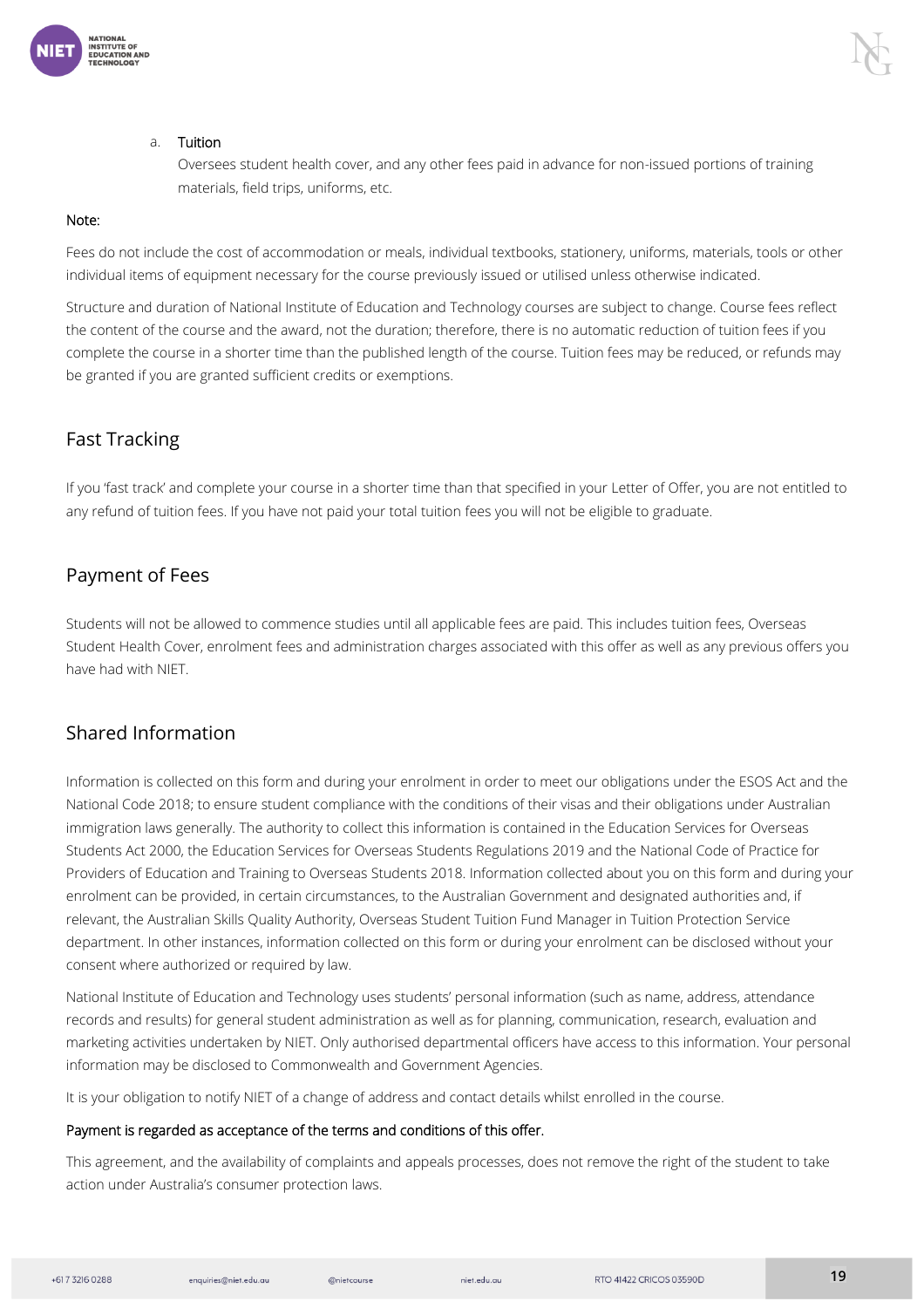

Students should read this agreement and agree to the terms and conditions. Students should accept this offer and pay fees.

The terms and conditions of this agreement should be explained in full.

#### <span id="page-19-0"></span>Services & Support

The following support will be available to learners:

#### Language, Literacy and numeracy support

A formal entry test may be provided to students to identify these difficulties. Once the gap has been defined, we could offer sessions for our students:

- One-one individual lesson
- Small group lesson
- Discussion lesson
- Consultation and mentoring session

#### Online delivery support

Students are given a password-protected login to our learning platform. The website provides students with study materials, assessments, online email support, Skype, online chatroom and forum discussion. Telephone support and technology consultation are also available for students.

#### <span id="page-19-1"></span>Study skills support

This program helps students to manage their time and plan their schedule. Academic writing skills and research skills are also included. Students also learn note-taking skills in this program.

Our training organisation caters to diverse student/ candidate learning needs and aims to identify and respond to the learning needs of all students/ candidates. Student/ candidates are encouraged to express their views about their learning needs at all stages of their learning experience from the initial induction and enrolment stage. Our organisation will assist all student/ candidates who enrol in their effort to complete our Training and Assessment programmes. If a student/ candidate is experiencing any difficulties with their studies, we would recommend that the student/ candidate should seek assistance from a Mentor or Tutoring staff. An intervention strategy is required to implement.

#### <span id="page-19-2"></span>Counselling/ personal support

- Lifeline 13 11 14 o[r www.lifeline.org.au](about:blank)
- Relationships Australia 1300 364 27[7 http://www.relationships.org.au](about:blank)
- MensLine Australia (For men of any age) 1300 78 99 78
- Kids Helpline (For young people aged 5-25) 1800 551 800

#### <span id="page-19-3"></span>Mental health support

Headspace.org.au (Headspace provides mental and health wellbeing support, information and services to young people aged 12 to 25 years and their families.)

Mindhealthconnect.org.au (Launched as part of Australian Government's National E-Mental Health Strategy, this site is a trusted source to identify issues regarding mental health care and initial steps to find relevant support and resources to meet mental health needs.

For students considered to be "at risk", the following processes will apply:

• Identify particular requirements (such as literacy or English language) learners would need to complete this course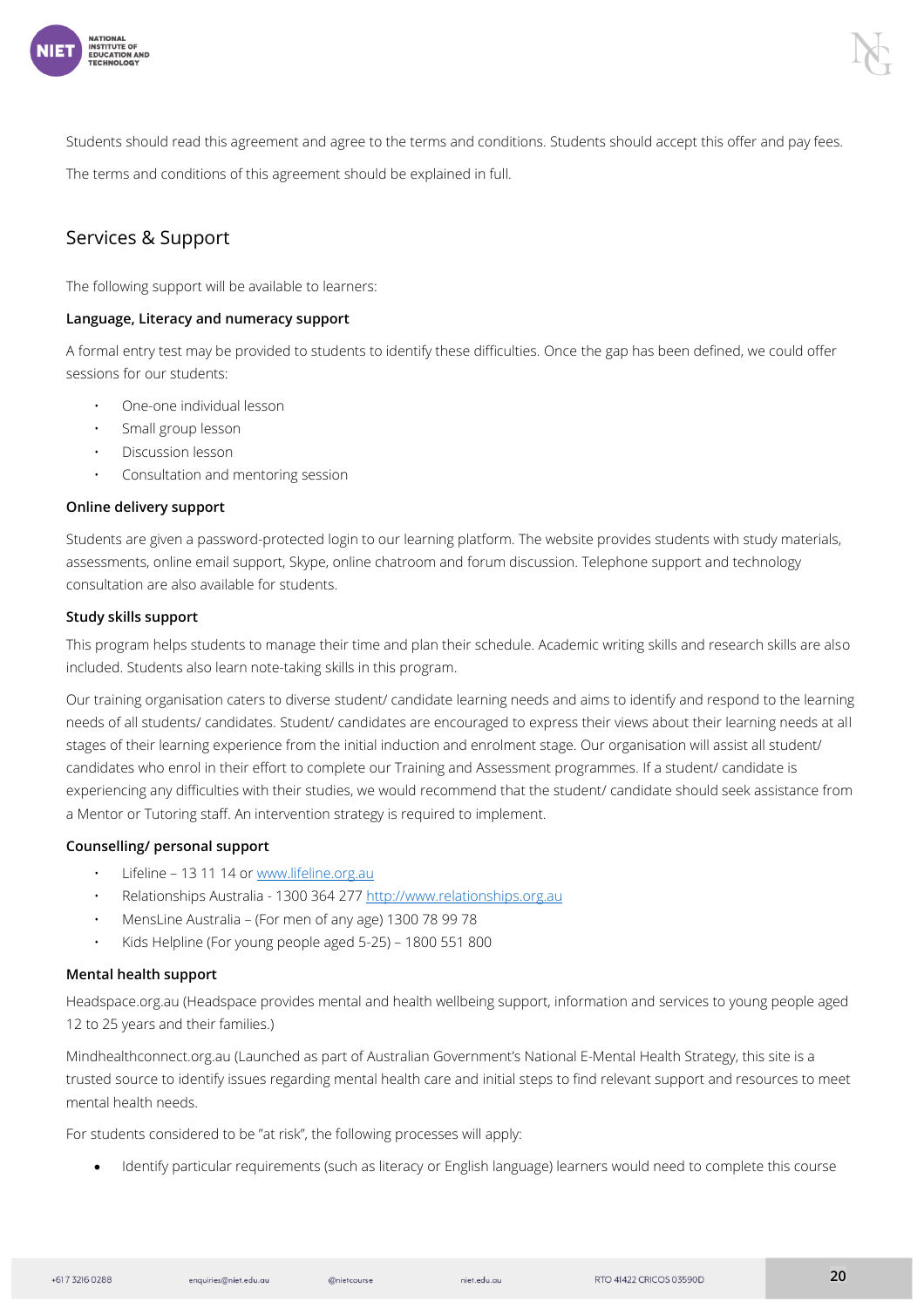

- Students can obtain individual support with LLN, assistive technology, additional tutorial and other mechanisms, such as assist in using technology for online delivery components
- Students would be placed on an intervention strategy after meeting with the Campus Manager

#### Personal Safety

NATIONAL<br>NSTITUTE OF<br>EDUCATION AND

We take you /your child's safety seriously, so we strongly advise you to read all of the links below to be very well informed on all aspects of your safety prior to coming to Australia. The links below also cover health insurance and other useful information for you to reference.

Students coming to Australia need to be aware of the very different conditions such as swimming at our beaches and swimming safety as well as becoming aware of sun safety.

If you have any difficulty assessing these links please advise the College to enable us to assist you.

For more information on this please visit:

https://www.studyinaustralia.gov.au/english/live-in-australia/health-and-safety

#### <span id="page-20-0"></span>Sun And Water Safety

https://www.studyinaustralia.gov.au/english/live-in-australia/health-and-safety/sun-and-water

http://www.goldcoast.qld.gov.au/thegoldcoast/beach-water-safety-3240.html

#### <span id="page-20-1"></span>Fire Safety:

https://www.studyinaustralia.gov.au/english/live-in-australia/health-and-safety/fire

#### <span id="page-20-2"></span>Emergency Information:

https://www.studyinaustralia.gov.au/english/live-in-australia/health-and-safety/emergencies

#### <span id="page-20-3"></span>Personal Safety:

https://www.studyinaustralia.gov.au/english/live-in-australia/health-and-safety/personal

If you are planning to travel during your holiday breaks please ensure you are aware of any possible health risks for that area.

Australia is quite a safe country by world standards, but as with anywhere, there is still some crime.

To maximise your safety, consider the following, particularly at night:

- walking, jogging or cycling with a friend or dog
- varying your routes
- knowing where you are going
- choosing well-lit favourite roads and paths, or stay where you are visible to other people facing oncoming traffic, so a car cannot pull-up unnoticed
- carrying identification, a mobile phone, phone card, or change for a public telephone that wearing headphones while out and about can make you less alert to your surroundings
- maintaining a streetwise appearance, be confident in your body language
- walking without lingering or sauntering with your head down
- carrying your bag securely and talking to people in a confident manner
- teaching yourself to look people in the eye
- trusting your instincts if you are feeling unsafe, threatened or nervous, do
- not ignore it
- building your safety habits based on your sense of comfort and security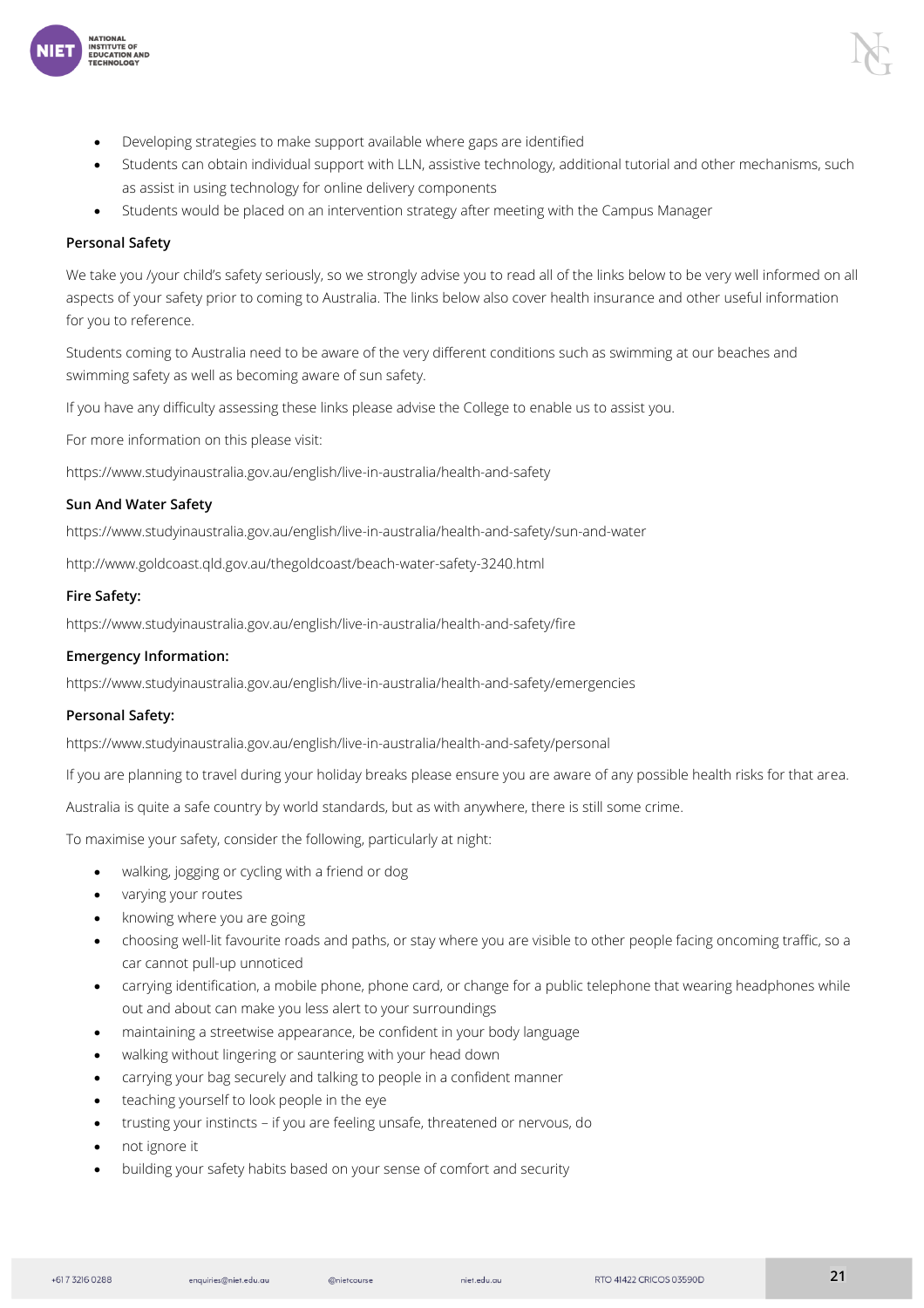

• if travelling at night on public transport, keep your phone, laptop and other expensive items hidden, or use them discreetly so as not to attract unwanted attention

#### <span id="page-21-0"></span>Student Behaviour

As part of your study experience, the student is required to meet specific standards of behaviour and to ensure that your educational experience at NIET is both safe and successful, as outlined in our Code of Conduct.

The behaviour required of students boils down to two things: respect for others (treat others as you wish to be treated), and common sense.

If you do not abide by the student code of conduct, your enrolment may be suspended or cancelled. For international students, this may affect your student visa. Refer to the NIET websit[e www.niet.edu.au](about:blank).

#### <span id="page-21-1"></span>Change of Enrolment

Change of enrolment will not typically be considered after the course has commenced unless there is a compelling reason for the change. The shift in enrolments may occur if the Registrar agrees on the benefit of the change and it does not disrupt other students/ candidates and the course structure. Refunds may only be made as a result of a change of enrolment subject to our refund policy.

#### <span id="page-21-2"></span>Deferral, Suspension, or Cancelation of Enrolment

Deferral of the commencement of studies, or the suspension of studies underway, may only be approved by NIET on compassionate or compelling grounds. All applications for the deferral or suspension of studies must provide supporting documents in English. Applications may require up to 7 working days to be processed. NIET may also choose to defer or temporarily suspend the enrolment of a student due to student misbehaviour.

Compassionate or compelling circumstances are those beyond the control of the student which affect the student's course progress or well being. This could include, but is not limited to:

- Serious illness or injury, where a medical certificate states that the student was unable to study
- Bereavement of close family members such as parents or grandparents (where possible a death certificate should be provided)
- Major political upheaval or natural disaster and this has impacted on the student's studies

A traumatic experience, which could include:

- Involvement in or witnessing a severe accident
- Witnessing or being the victim of a serious crime that has negatively impacted the student especially in these cases where they need to be supported by police or psychologists' reports
- Where the registered provider was unable to offer a pre-requisite unit

If your studies are cancelled, you will cease to be a student of NIET. Cancellation can happen before or after your course start date.

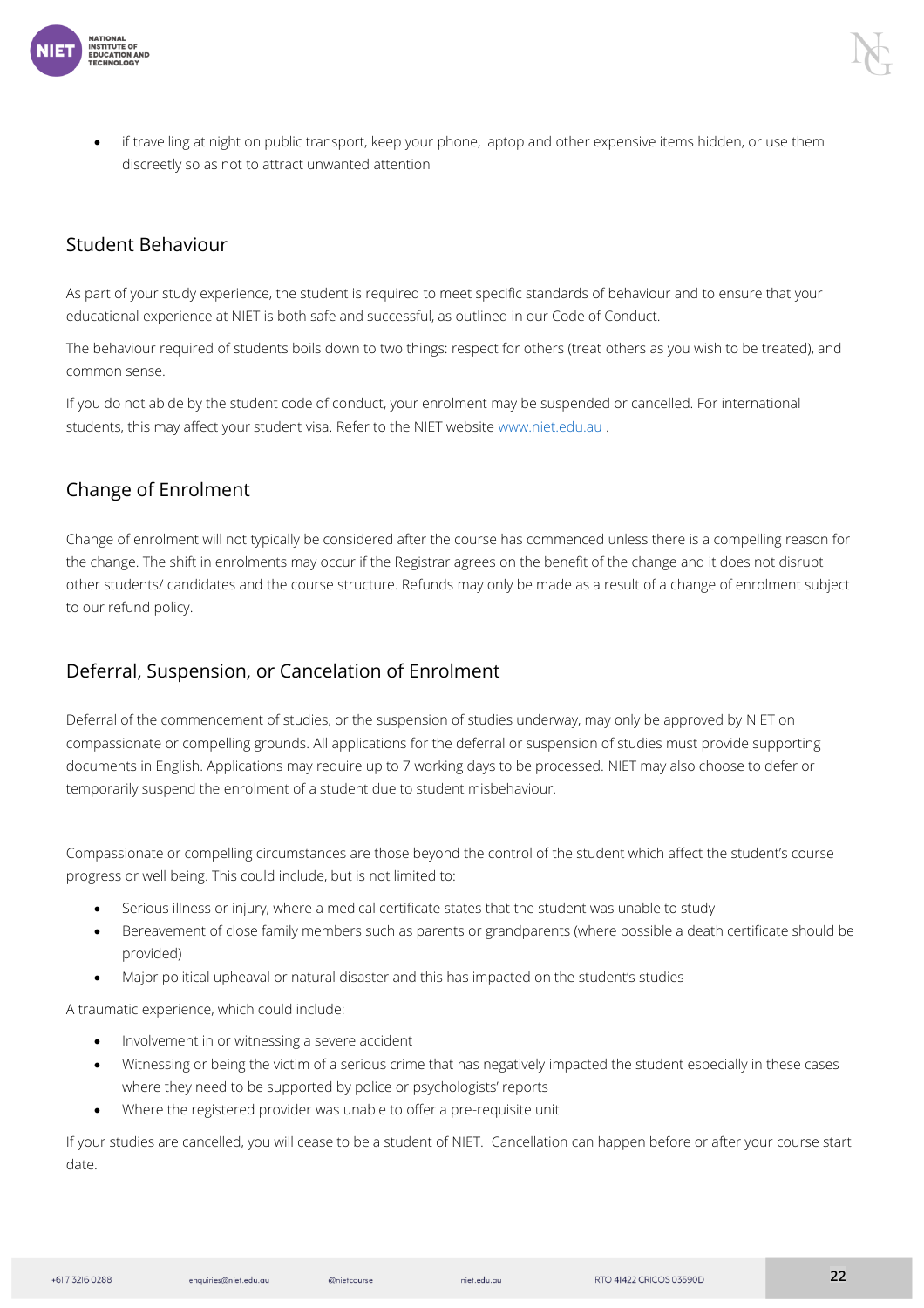

Once you have confirmed your enrolment, your studies may be cancelled by NIET if you:

- fail to meet the course progress or attendance requirements
- breach the student code of conduct
- fail to pay your fees on time

You can also request for your enrolment to be cancelled if you wish to leave Australia, or want to remain in Australia but no longer wish to study with NIET. If you're going to transfer to another provider, your request for cancellation may or may not be approved depending on your circumstances.

If you are an international student, suspending or cancelling your studies may affect your student visa.

#### <span id="page-22-0"></span>Transfer to another provider

If you wish to leave NIET and study with another provider, you must request a release if you have studied less than six (6) months of your main course. If you are enrolled in more than one course, your primary course is typically the highest-level and most expensive course in which you are enrolled.

NIET respects the right of international students, as consumers, to study with the provider of their choice and usually will approve requests for release.

However, NIET may refuse a student's request for release:

- If NIET considers that the course/provider to which the student wishes to transfer will be detrimental to the long-term work, education, or personal goals of the student
- If the transfer may jeopardise the student's progression through a planned package of courses
- If NIET believes that the student is seeking to transfer to avoid having their enrolment cancelled, to avoid being reported to the Department of home affairs for poor course progress and attendance, or otherwise attempting to circumvent, manipulate, or subvert the Australian Government's visa program
- If the student has not accessed all of the academic and non-academic support services available to them at NIET
- If the student still owes tuition fees to NIET. See [https://www.homeaffairs.gov.au/](about:blank) for more information on changing courses or providers

#### <span id="page-22-1"></span>Complaints and Appeals

NIET believes that a student, who has a complaint or appeal, has the right to raise the claim or petition and expect that every effort will be made to resolve it by this policy, without prejudice or fear of reprisal or victimisation.

The student has the right to present the complaint or appeal formally and in writing. The process commences within 48 hours of the formal lodgement of the claims or appeals.

NIET will manage all complaints and appeals reasonably, equitably and efficiently as possible. NIET will encourage the parties to approach the grievance or motion with an open mind and to resolve problems through discussion and conciliation. Where a complaint or motion cannot be resolved through dialogue and mediation, NIET acknowledges the need for an appropriate external and independent person to mediate between the parties. The parties will be given the opportunity to present their case to the independent person formally.

Mediation is arranged through Resolution Institute (LEADR)- https://www.resolution.institute. Students can contact one of the following bodies or another suitable external agency of their choice: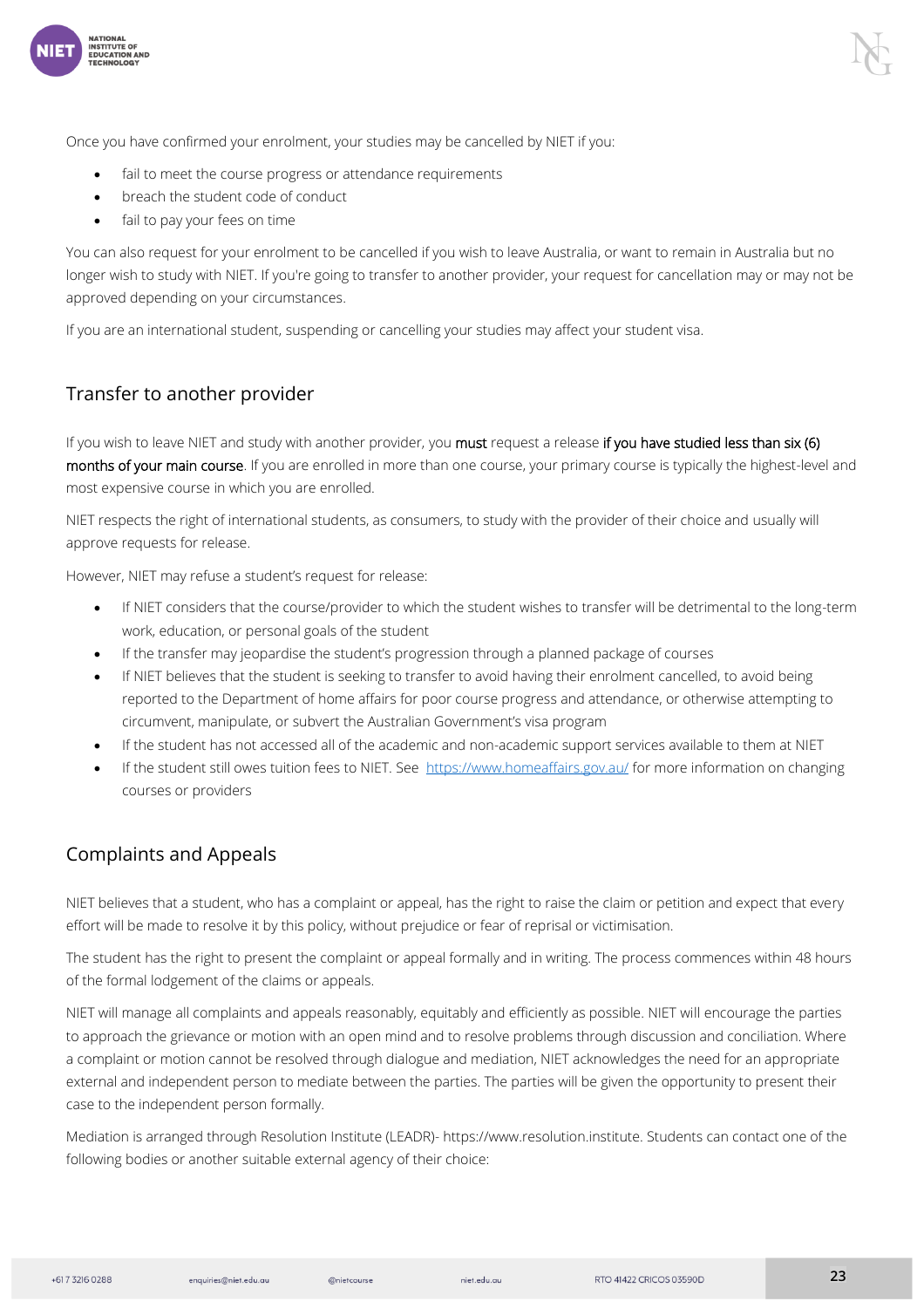

- Queensland Civil and Administrative Tribunal (QCAT) www.qcat.qld.gov.au;
- Queensland Government Department of Justice Dispute Resolution Branch https://www.qld.gov.au/law/legalmediation-and-justice-of-the-peace/setting-disputes-out-of-court/mediation.

*"The person or body which hears the external complaint or appeal must be independent of, and external to, the registered provider. To be considered independent and external, the person or body would generally:*

- *be separated in structure from both parties involved in the complaints and appeals process*
- *have no personal or professional interest in the outcome of the complaints or appeals process*
- *not influence the policy setting of the provider*

**INTERNATION**<br>ISTITUTE OF INDI

- *be financially and administratively independent of the provider; and*
- *not have the same directors or managers as the provider."*

The mediation appeal process must commence within 14 days of the student receiving written notice of the outcome of their internal appeal. NIET will not be responsible for the cost of any legal services incurred by the student during the process. If any external complaint handling or appeal process results in a decision that supports the student, NIET will immediately implement any decision and corrective and preventative action required and advises the student of the outcome.

Confidentiality must be upheld throughout the complaints process if making and resolving complaints. NIET seeks to protect the rights and privacy of all involved and to facilitate the return to a comfortable and productive learning environment.

Any stage of the complaints and appeals process, NIET may request to meet with a student who has the right to be accompanied by a support person at any meeting with NIET.

If NIET has made a decision to suspend or cancel a student's enrolment and report the student to the Department of Home Affairs, and the student commences the appeals process within the designated timeframe, NIET will maintain the student's enrolment until all appeals (internal and external) are complete.

NIET will notify the student as to whether or not NIET will continue to offer the student learning opportunities (e.g. allow them to continue to attend classes) while the appeals process is ongoing.

Records of all complaints, decisions, appeals, and all associated documents/evidence, will be securely stored by NIET for seven (7) years.

Full version of the complaints and appeals policy and procedure: [https://www.niet.edu.au](about:blank)

### <span id="page-23-0"></span>**Student Visa Conditions**

If you are granted a visa, you must abide by its conditions. Failure to comply with these conditions could result in the cancellation of your visa.

These conditions include (but are not limited to):

- Work up to 40 hours in a fortnight. A fortnight means the period of 14 days starting on a Monday. If you are a member of the family unit of a primary student visa holder, you must not work in Australia until they have started their course. Family members of students studying a masters or a doctorate degree can work unrestricted hours once the primary student visa holder has started their course.
- Unrestricted work rights also applies to family members of subclass 573 (Higher Education Sector)
- Complete the course within the duration specific on the CoE
- Maintain satisfactory academic progress
- Maintain satisfactory attendance you must attend full time classes as per your timetable
- Maintain approved Overseas Student Health Cover (OSHC) while in Australia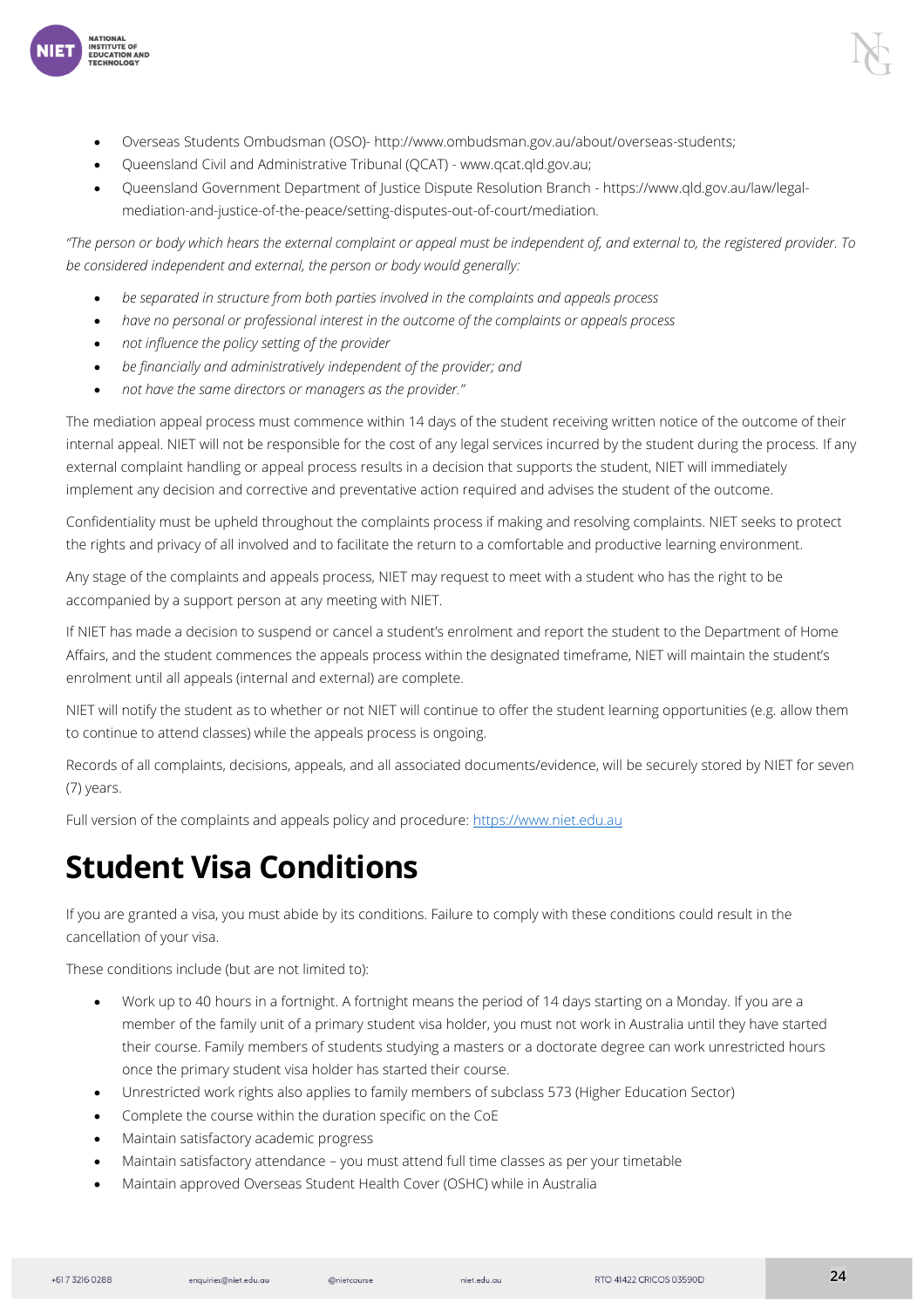

• Notify your training provider of your Australian address, phone or email and any subsequent changes of address within 7 days.

For the full list of mandatory and discretionary student visa conditions including rules for working while studying visit

https://www.homeaffairs.gov.au/trav/stud/more/visa-conditions/visa-conditions-students

#### <span id="page-24-0"></span>Maintaining Enrolment

STITUTE OF **DUCATION AND** 

A student must remain enrolled in a course registered on CRICOS (www.cricos.education.gov.au) while on a student visa.

If you wish to transfer to a course at a different level to the one you are currently studying (e.g. from an ELICOS course to a VET course, or from a university course to a VET course), then you must apply for a new visa. See the Department of Home Affairs website (www.homeaffairs.gov.au) for more information.

If you wish to transfer to another provider before studying six (6) months of your main course, then you must request that NIET grant you a release from your studies.

#### <span id="page-24-1"></span>Updating Contact Details

You must ensure that NIET has your current contact details (including email address, contact phone number, emergency contacts and residential address). You must provide these to NIET within seven (7) days of arriving in Australia, and update NIET within seven (7) days of any of your details changing.

#### <span id="page-24-2"></span>Course Attendance

English courses require international students to meet minimum attendance standards. This means that you must attend a minimum of 80% of your scheduled classes to maintain satisfactory attendance. Attendance will be monitored weekly.

If you fail to attend English classes for five consecutive days, NIET will contact and counsel you, unless NIET has approved this absence.

Failure to maintain satisfactory attendance may result in NIET cancelling your enrolment and reporting you to the Department of Home Affairs. This can result in the cancellation of your visa. If you have a compassionate or compelling reason for missing class (e.g. illness), please notify NIET as soon as possible and provide evidence (e.g. a doctor's certificate). Please see the NIET Attendance Monitoring Policy for full details of attendance requirements.

#### <span id="page-24-3"></span>Course Progress

You must pass more than 50% of your units in each 12-week study period to achieve satisfactory course progress.

If you fail more than 50% of your units in one (1) study period, you will receive a warning and will be requested to meet with the Academic Director to discuss strategies to improve your academic performance.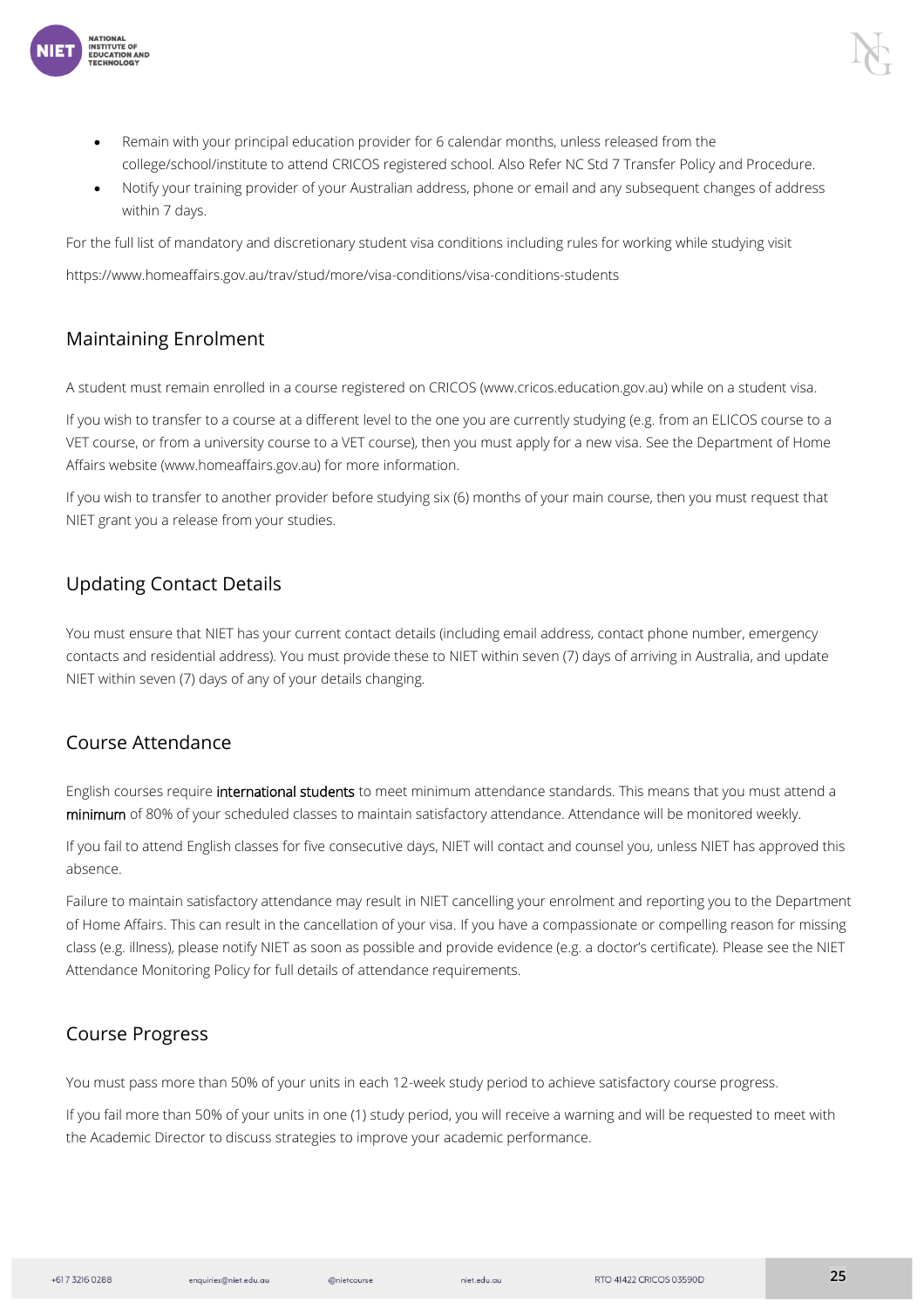

If you fail more than 50% of your units in two (2) consecutive study periods, your enrolment may be cancelled, and you may be reported to DHA, which may result in your visa being revoked.

If you have a compassionate and compelling reason for failing to achieve satisfactory course progress, or you are struggling with your studies, please let NIET know as soon as you can so we can work together, to achieve satisfactory course progress.

Please see the NIET Course Progress and Completion Within Expected Duration Policy for full details of course progress requirements.

#### PLEASE NOTE: COURSE ATTENDANCE AND COURSE PROGRESS

All international students must participate in scheduled classes in accordance with their course timetable/s.

Full time attendance is mandatory to achieve satisfactory course progress.

Students who do not participate in regular classes and do not satisfactorily progress in their course, will be in breach of visa conditions.

Students who do not attend full time scheduled classes (20 hours per week) may be reassessed resulting in the course duration being adjusted if demonstrated, they already have the skills and knowledge to progress in the course, without attending their scheduled classes. This may result in the shortening of the COE duration. ASQA may at any time require a training provider to implement policies and procedures to monitor and report on minimum attendance requirements, and, if students don't meet these requirements, they will be in breach of a visa condition.

The Department of Home Affairs may cancel a student's visa if they fail to maintain their enrolment

#### <span id="page-25-0"></span>Work

You cannot work until you have commenced your course in Australia. Once your course has started, you are permitted to work a maximum of 40 hours per fortnight when your course is in session (between the start and end dates on your Confirmation of Enrolment certificate). You can work unlimited hours when your course is not in session (in the time between your courses and course holiday periods, if you are enrolled in multiple courses).

If you are found to be working more than 40 hours per fortnight, DHA may cancel your visa.

More hyperlinks and information below are for your reference.

The Pay and Conditions Tool (PACT) provides information on pay rates, shift calculations, leave arrangements and notice and redundancy entitlements. Website: [https://calculate.fairwork.gov.au/](about:blank)

The Fair Work Ombudsman can give you further information and advice about your workplace rights and obligations, and has workplace information translated into different languages.

Your rights and protections include workplace health and safety matters.

Refer: https://www.fairwork.gov.au/employee-entitlements

Your employer cannot cancel your visa.

Only the Department of Home Affairs can grant, refuse or cancel visas. Visa cancellation is not automatic in circumstances where a visa holder has breached their visa conditions. If you are under consideration for visa cancellation, you will have the opportunity to provide reasons as to why your visa should not be cancelled.

Helpful recordkeeping hints when you start working in Australia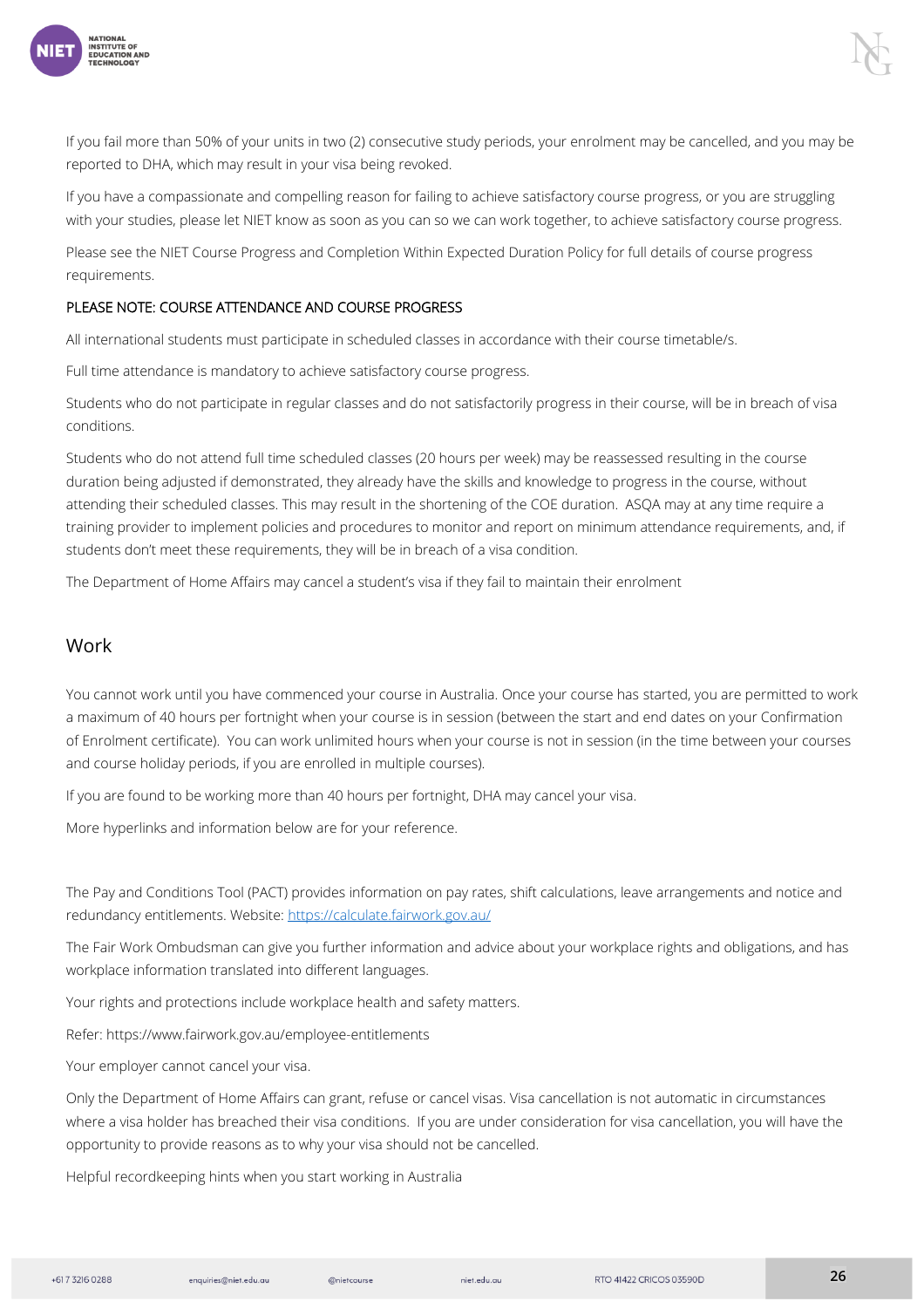

Keep a diary of days and hours worked, keep copies or records of employment details, pay slips, agreements, superannuation and tax documents.

NOTE: If you are 'working' by doing housekeeping/cleaning for your food and room, that is still considered by the Department of Immigration as working. The amount you work then is to be deducted from the total 40 hours per fortnight maximum you are allowed to work. You may also be entitled to superannuation payments for this kind of work. If unsure contact the Department of Immigration and Fair work.

Should you have any questions about your pay rate, your work rights and employer responsibilities please visit the following links.

https://calculate.fairwork.gov.au/

#### <span id="page-26-0"></span>Recognition of Prior Learning/Recognition of Qualifications Issued by Other RTOs

Learners can have their competency from prior learning and work experience recognised in this qualification through the following arrangements:

RPL is the acknowledgement of skills and knowledge obtained through:

- Formal Training: previous courses run by training providers or in-house training
- Work experience: on the job experience, including informal training
- Life experience: community group involvement, family activities, sports, hobbies, travel, unpaid work, organising events, and leisure activities

RPL applications will be assessed on an individual student basis. Each applicant will need to provide the necessary evidence to demonstrate their competency of that particular qualification for which they are applying. A portfolio of documentation of prior learning is the most common form of evidence. However, there are also other forms of evidence including:

- oral questioning
- third-party observations
- phone interviews
- self-assessment reviews
- real work samples such as logbooks, lesson plans, meeting minutes etc

It is up to the student to compile the evidence, in consultation with a trainer once they have enrolled. Evidence documents will be assessed against the rules of evidence namely:

- **Validity**
- **Authenticity**
- **Currency**
- **Sufficiency**

Students can apply for a credit transfer once enrolled. It provides the opportunity for students to gain credit by completed components of another Australian Qualifications Framework (AQF) qualification. The credit transfer (CT) process involves:

- Mapping, comparing and evaluating the extent to which the learning outcome, discipline content and assessment requirements of the individual components of one qualification are equivalent to the learning outcomes, discipline content and assessment conditions of the different elements of another qualification, and
- Making a judgment about the credit to be assigned between the matched elements of the two qualifications. The granting of RPL or course credit may result in the shortening of your COE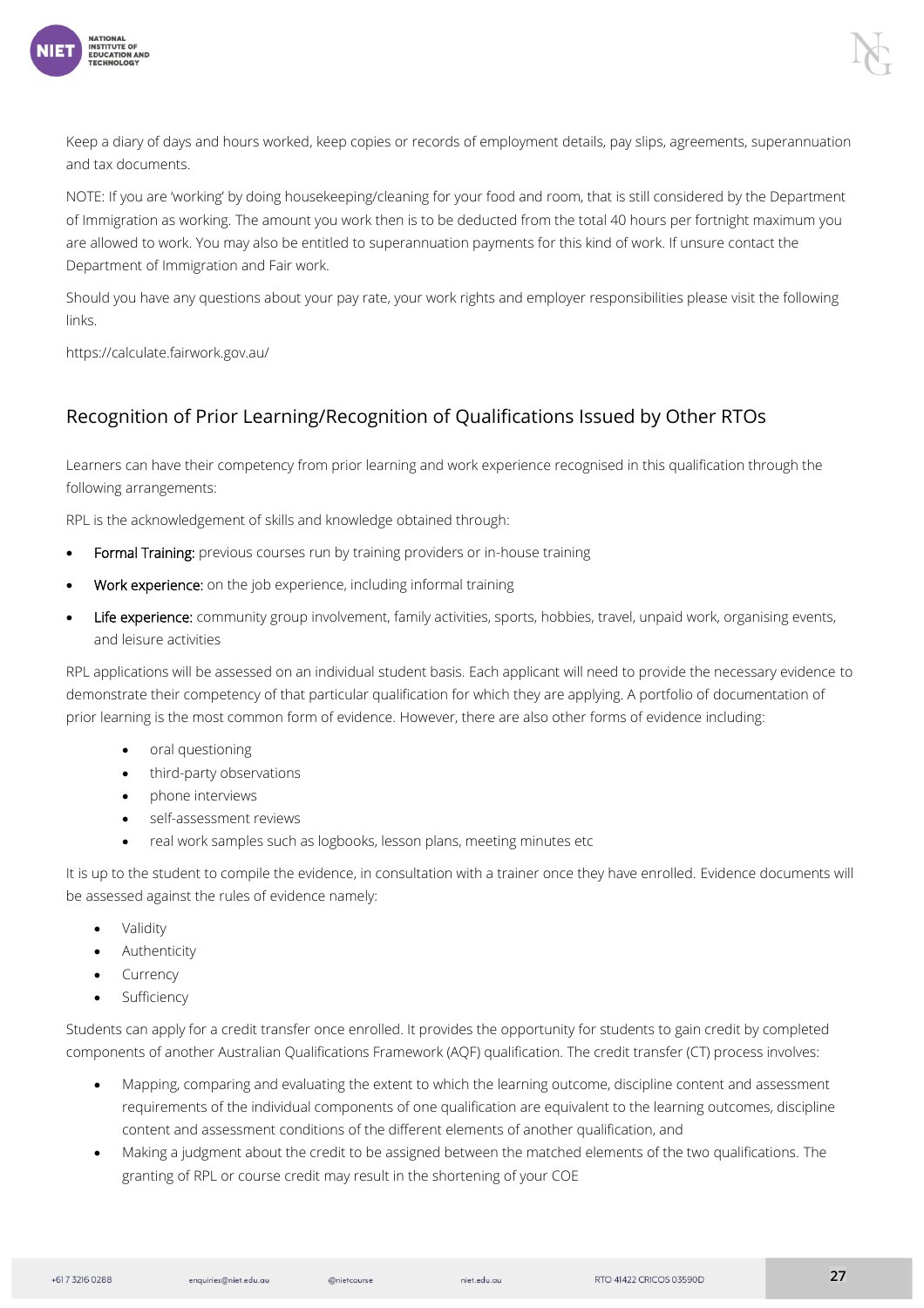

#### <span id="page-27-0"></span>Issue Certificates

Vocational Education and Training undertaken through our training is competency based. Assessments determine whether a client is competent/ or not yet competent. Students/ Candidates are issued with either a qualification or partial qualification resulting in the issuing of a statement of attainment listing the units of competency undertaken and stating whether competency has been achieved. As well as being issued with a statement regarding competency, students/ candidates are issued with an academic transcript listing the units of competency undertaken within 30 days of being deemed competent for the course/qualification, and date achieved Records or outcome of the assessment are held for 30 years.

#### <span id="page-27-1"></span>USI

It is now a Legal Requirement that all students are required to have a USI (Unique Student Identifier) number for all studies. Applying for a USI is free and will remain with you for life. Benefits to you as a student:

- Enable more straightforward access to secure digital transcripts of your achievements
- More accessible for you to find, collate and authenticate your VET achievements into a single transcript
- Ensure your records are not lost
- The USI will link information about your VET achievements regardless of where you studied
- Give you more access to, and more control over your educational information

For more information, please browse[: www.usi.gov.au](about:blank)

#### <span id="page-27-2"></span>Plagiarism

Plagiarism is the unacknowledged use of the work of others. This is not acceptable for our training organisation. There are some forms of plagiarism below:

- Copying select phrases without acknowledgement using your own words to pad the selectively copied words of others
- Paraphrasing text without acknowledgement rewriting content in your own words, but using the idea or argument as your own
- Using data gathered by another, claiming it as your own even if you submit an analysis of the data that is yours alone
- Verbatim copying without acknowledgement copying a whole paragraph or larger sections; in effect, claiming that the writing is your own

Fully acknowledging your sources not only avoids plagiarism but also enables you to:

- support your ideas and show how your work connects to and continues the work that has gone before
- lay claim to credibility and authority for your work and your place in the intellectual community
- distinguish your original ideas while demonstrating your understanding of the existing literature
- enable your readers to learn more by consulting your sources
- allow your readers to understand more about your interpretation of the sources

#### <span id="page-27-3"></span>Conduct Assessment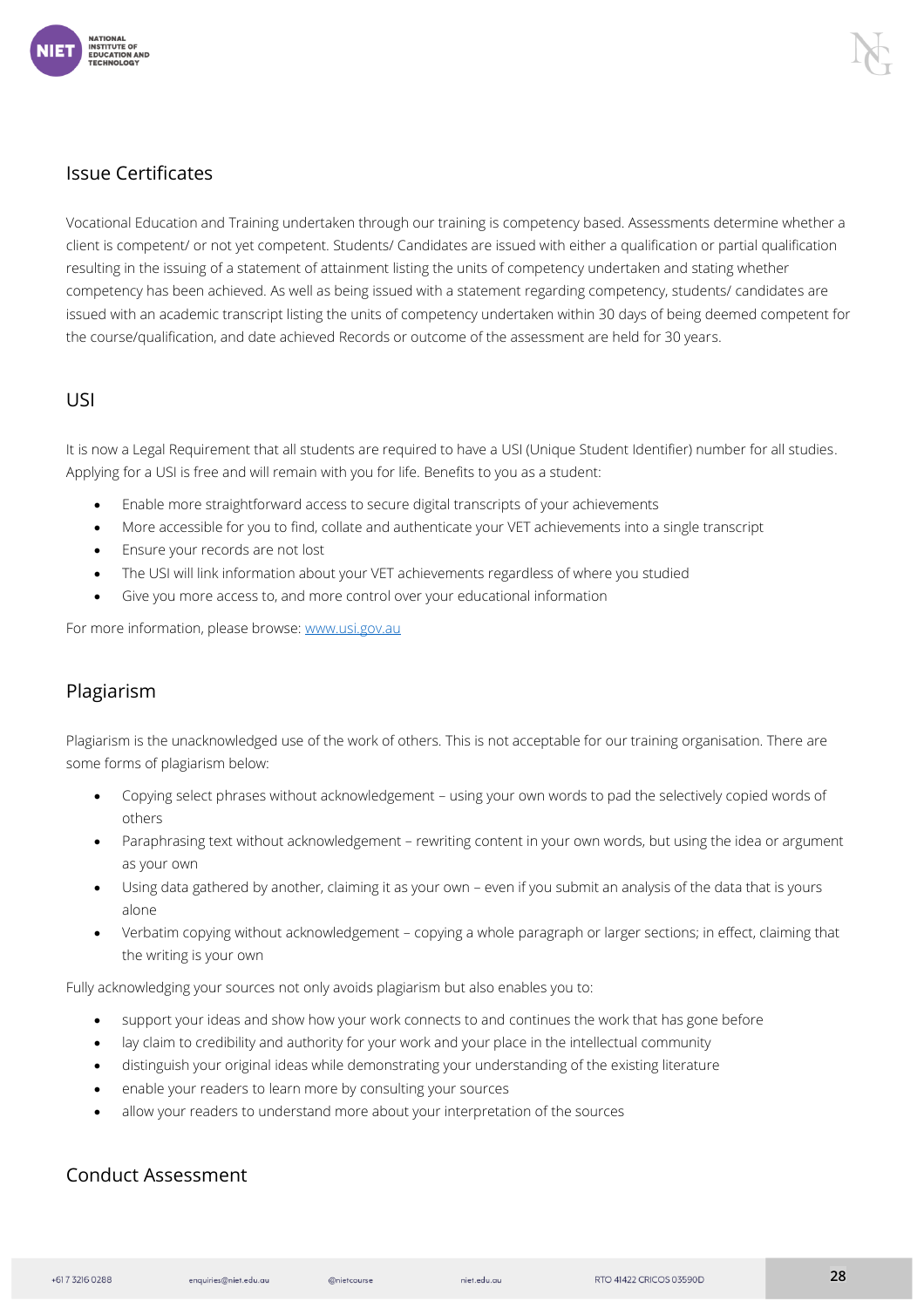

The students/candidates level of performance is assessed against national standards. This means that the evidence provided and the competencies demonstrated must meet the standard of performance already set. During the assessment, the assessor reviews evidence and observes the demonstration of competencies.

The assessor records the evidence and demonstration as "C" – Competent or "NYC" – Not Yet Competent.

Broadly it's merely a matter of whether the student/ candidate can ("C") or cannot ("NYC") demonstrate the skills and provide supporting evidence to the performance standard.

When we gather evidence, we make sure

- Gather evidence by agreed competency standards and accordance with the assessment procedure, using specified methods and tools
- Document the evidence collected by the assessment procedure
- Ensure evidence gathered is valid, reliable and consistent
- Provide feedback and advise the result
- Put the client/ participant at ease throughout the assessment.
- Give clear and constructive feedback to the client/ participant where appropriate.
- Discuss progress with client/ participant.
- Discuss with the client/ participant ways of overcoming any gaps in their competency revealed by assessment and give guidance on further training opportunities, if appropriate.
- Supply the client/ participant with a record of the assessment outcome at the completion of an assessment.
- Advise and confirm with the client/ participant reassessment opportunities and review appeal mechanisms available where the assessment decision is challenged.
- Record assessment results
- Record assessment results promptly and by the detailed assessment procedure. Assessment results should be reported as "Competent" or "Not yet competent".
- Record assessment results accurately by the specified recordkeeping requirements.
- Store assessment records in a secure place to ensure access by authorised people only.
- Maintain confidentiality of assessment outcomes.

#### <span id="page-28-0"></span>Reassessment Procedure

Our assessment is competency based and is designed to determine whether the client can demonstrate the targeted competencies. Students and assessment candidates are notified in advance of the assessment dates and times by the assessor/ trainer responsible for the assessment.

The following conditions apply to Assessment:

- Students/candidates who know in advanced that their assessment tasks cannot be met must inform the administration office, at the earliest possible time
- Students/candidates who have missed an assessment for any reason covered under the condition must apply for the missed assessment to be rescheduled
- If a student/candidate has previously attempted an assessment and has been deemed NOT YET COMPETENT, they can ask for free re-assessment.

#### <span id="page-28-1"></span>Assessment Appeal Process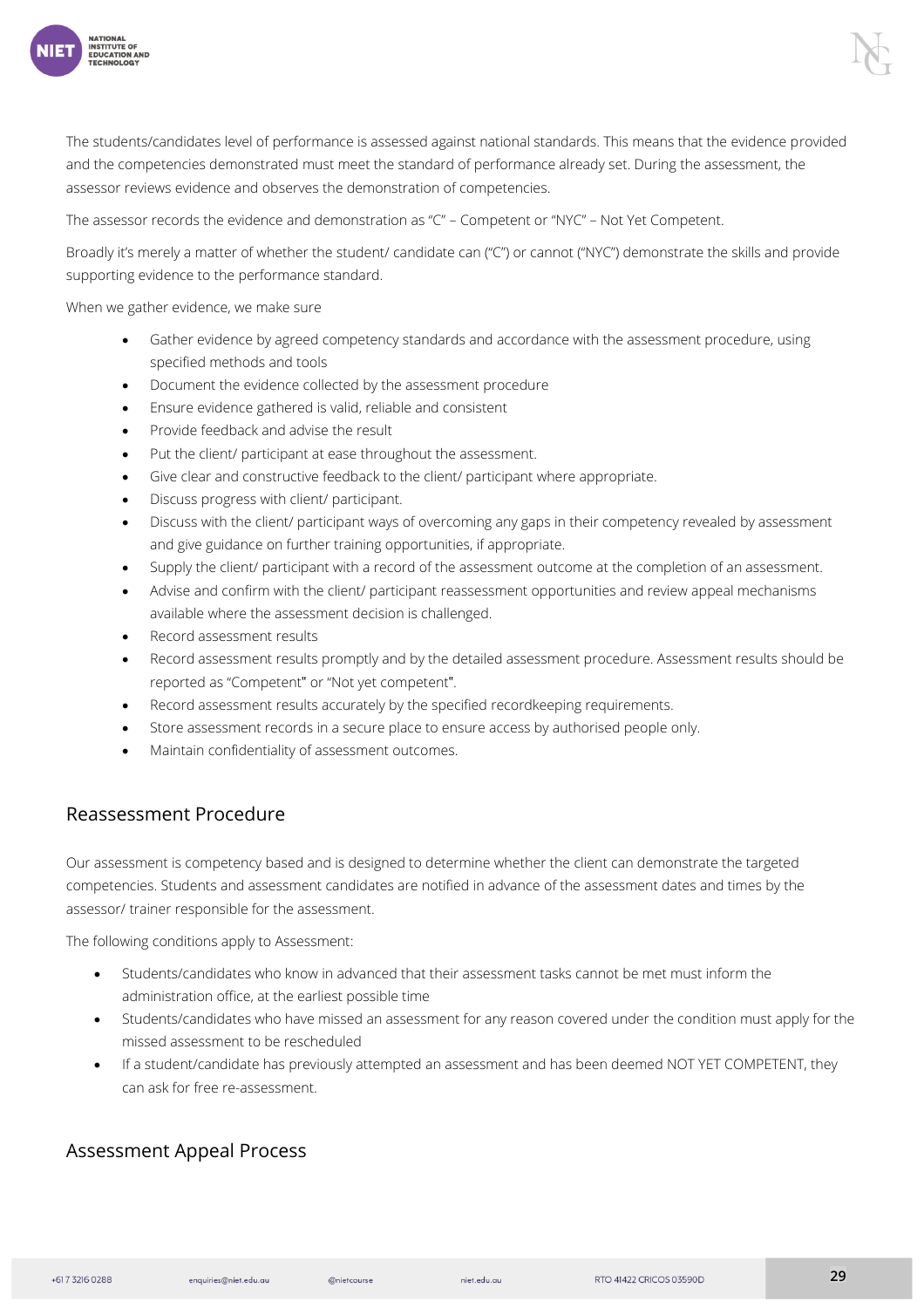

Students may appeal against a result shown on their student record/assessment.

The appeals process is as follows:

The student lodges an Appeal to the Registrar.

The Registrar will assess the result and assessment and moderate with the Trainers and give the written outcome to the student within 21 days.

Refer to the full Complaints and Appeals Policy and Procedure [www.niet.edu.au](about:blank)

#### <span id="page-29-0"></span>Your Responsibility As A Learner

NIET aims to provide an environment to support quality vocational education and training to benefit individuals, industry, business and the broader community.

As a student in NIET, your responsibilities include:

providing accurate and complete information to NIET

behaving responsibly and ethically

For more information, please browse:

[https://www.studyinaustralia.gov.au/english/australian-education/education-system/esos-act](about:blank)

#### <span id="page-29-1"></span>Your Trainer's Responsibilities

Trainers and assessors are required to undertake an on-going program of training or other industry experience, to appropriately maintain and upgrade professional competencies and knowledge relevant to the content, delivery and assessment of the program/module being delivered and assessed.

Training is undertaken both internally and externally to develop and enhance instructional preparation, presentation and assessment competencies and knowledge involved in presenting courses and skills training by ethical adult education principles and practice.

Management will identify, plan, implement, monitor and review training and development needs and activities with own staff. Training programs for staff will be coordinated in response to training needs, annual performance reviews and personal requests.

These activities will be directed towards reviewing and developing specific competencies, skills, knowledge and attitudes necessary for the satisfactory performance of their duties.

Trainers and assessors involved in the delivery, assessment, issuance of qualifications and record keeping are required to understand the principles and regulations concerning packaging qualifications. Staff will be trained as necessary on induction and during in-service sessions to maintain up to date knowledge and skills for packaging qualifications.

All training courses are approved by Management and are presented by qualified internal and external trainers.

#### <span id="page-29-2"></span>Participant Feedback & Quality Improvement

Our training organisation collects regular statistical information to monitor, maintain and achieve ongoing continuous quality improvements in the delivery of vocational education and training. We value and welcome constructive feedback from our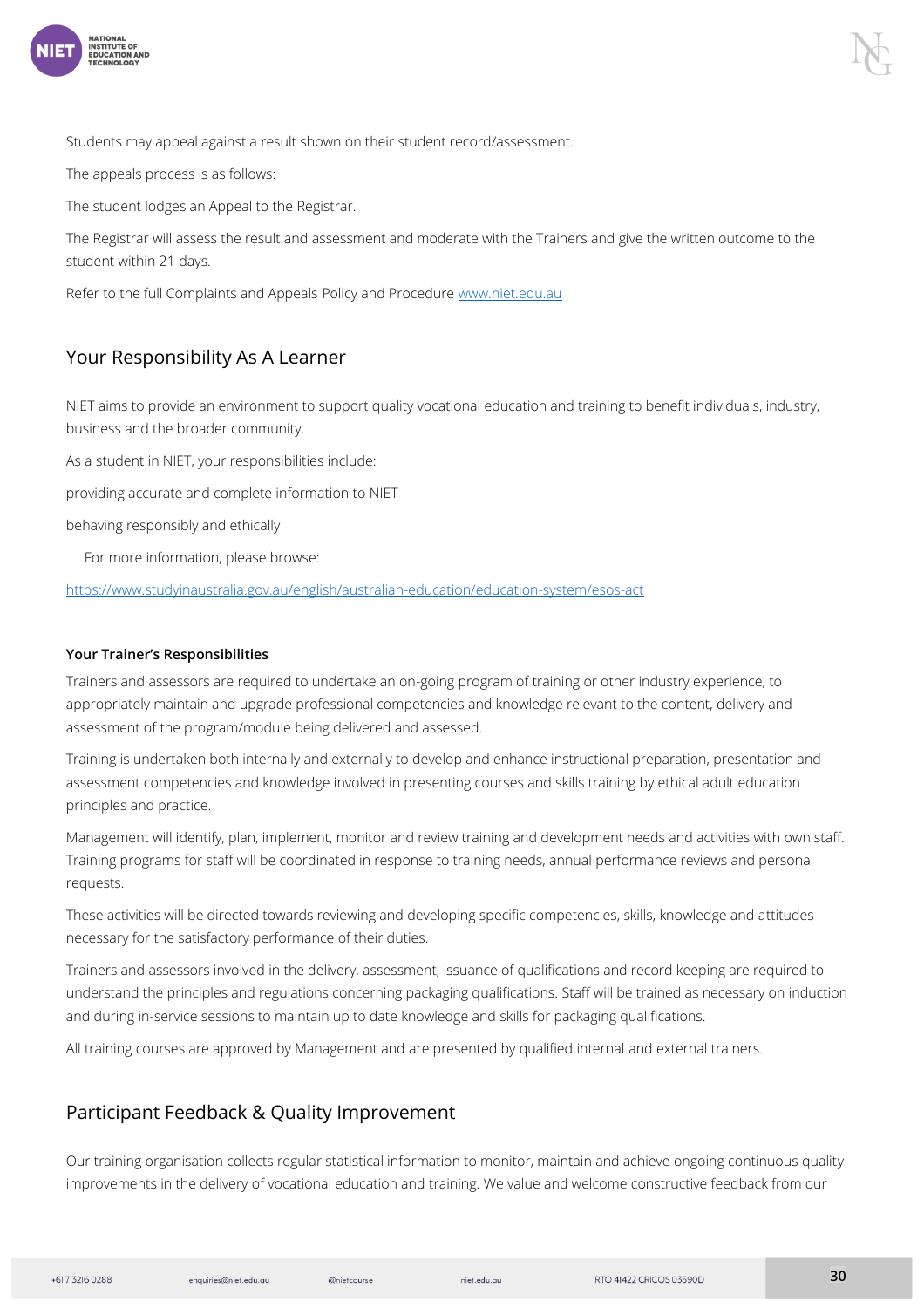

students/ candidates and staff concerning educational and service enhancements or changes that would improve the existing educational and client services provided by our training organisation. To provide management with this feedback student/ candidates will be asked to complete a learner survey which is available through the online learning portal on completion of the course. Students/ candidates wishing to provide additional feedback on any issue or area for improvement are encouraged to email issues to the administration office.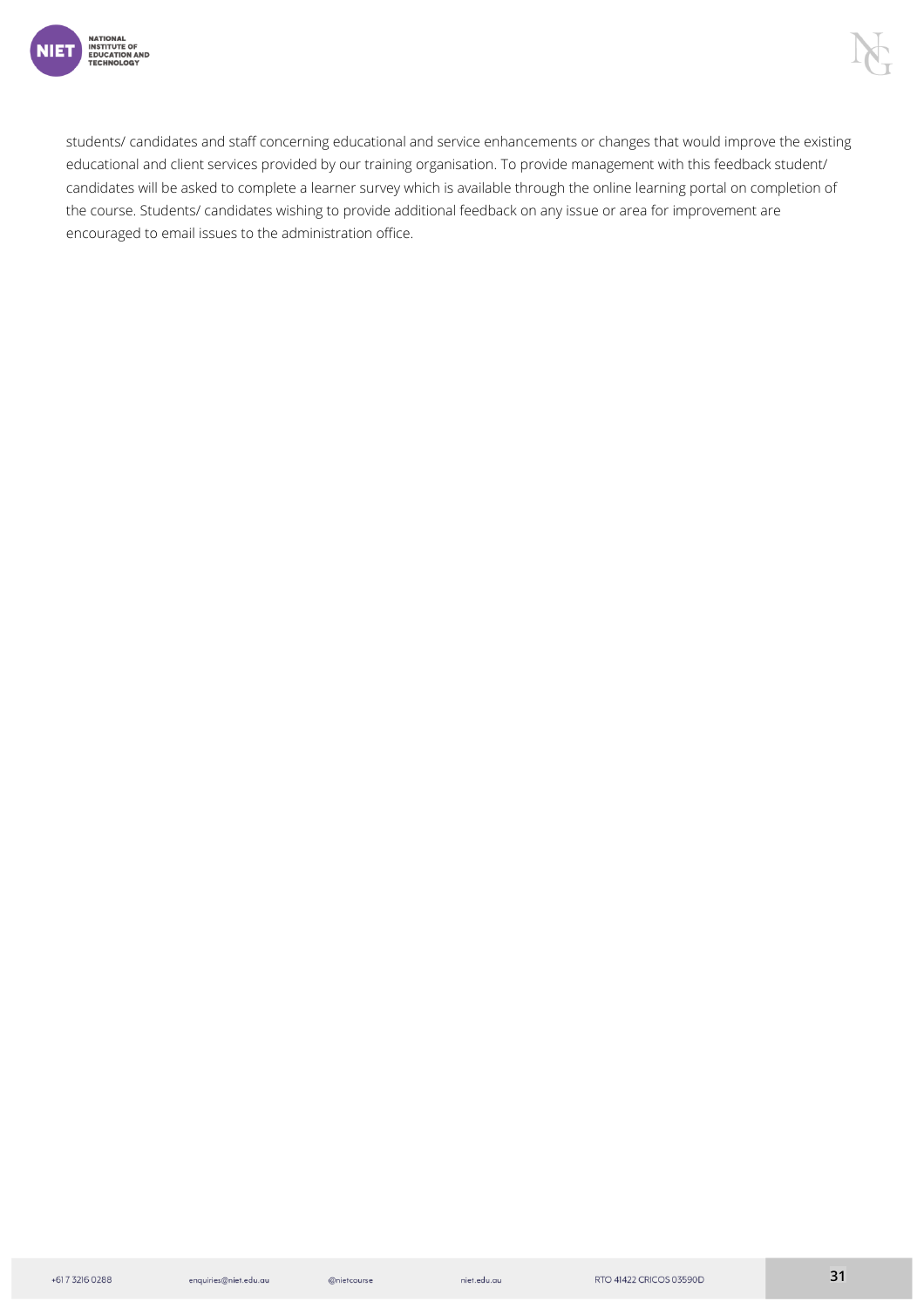

#### <span id="page-31-0"></span>Changes

If there are any changes in the organisation, all the relevant staff members need to be informed. NIET will advise students as soon as practicable about any changes to agreed services, including about any new third-party arrangements or change in ownership or changes to existing agreements.

#### <span id="page-31-1"></span>Dealing With Problems

It may be difficult for you at first when you moved to a new country, culture and maybe away from your family for the first time, so it is normal to have some problems in settling down. Sometimes the problem is because you do not understand the way things are done in this new country, but the best way to deal with any problem is to talk about it. So, if you have a problem, the first person to contact is your trainer unless the issue is one with your trainer. Remember we have a student Service who is trained to help you with personal issues and below is a list of staff best approached for specific problems.

For all enquires please feel free to first discuss with our friendly Student Reception Staff and they will assist you to find the right person to talk to and assist you.

If you call our campus you will be connected to the best available person to assist.

| Problems                                                 | NIET contact person                                   |  |
|----------------------------------------------------------|-------------------------------------------------------|--|
|                                                          |                                                       |  |
| Any academic problems that you face                      | Academic Team                                         |  |
|                                                          | academic@niet.edu.au                                  |  |
| The Student Services Team can provide you support        |                                                       |  |
| for all issues you have. They will also refer you to our | <b>Student Services Team</b>                          |  |
| specialist staff as needed.                              | Brisbane:bne.studentservices@niet.edu.au              |  |
| Issues requiring support Eg:                             | Hobart:hba.studentservices@niet.edu.au                |  |
| You do not get on with your trainer                      | Call: Olivia An +61 424 017 060 24/7 for urgent help. |  |
|                                                          | Or ask at Front Reception in each campus.             |  |
| Unhappy with your stay                                   | <b>Student Services Team</b>                          |  |
|                                                          | Brisbane:bne.studentservices@niet.edu.au              |  |
|                                                          | Hobart:hba.studentservices@niet.edu.au                |  |
| Medical problem                                          | <b>Student Services Team</b>                          |  |
|                                                          | Brisbane:bne.studentservices@niet.edu.au              |  |
|                                                          | Hobart:hba.studentservices@niet.edu.au                |  |
| Visa problem                                             | <b>Admissions Team</b>                                |  |
|                                                          | admissions@niet.edu.au                                |  |
| Financial problem                                        | Finance Officer                                       |  |
|                                                          | accounts.receivable@niet.edu.au                       |  |
| Personal problem                                         | <b>Student Service Team</b>                           |  |
| - homesickness, loneliness, harassment, bullying         | Brisbane:bne.studentservices@niet.edu.au              |  |
|                                                          | Hobart:hba.studentservices@niet.edu.au                |  |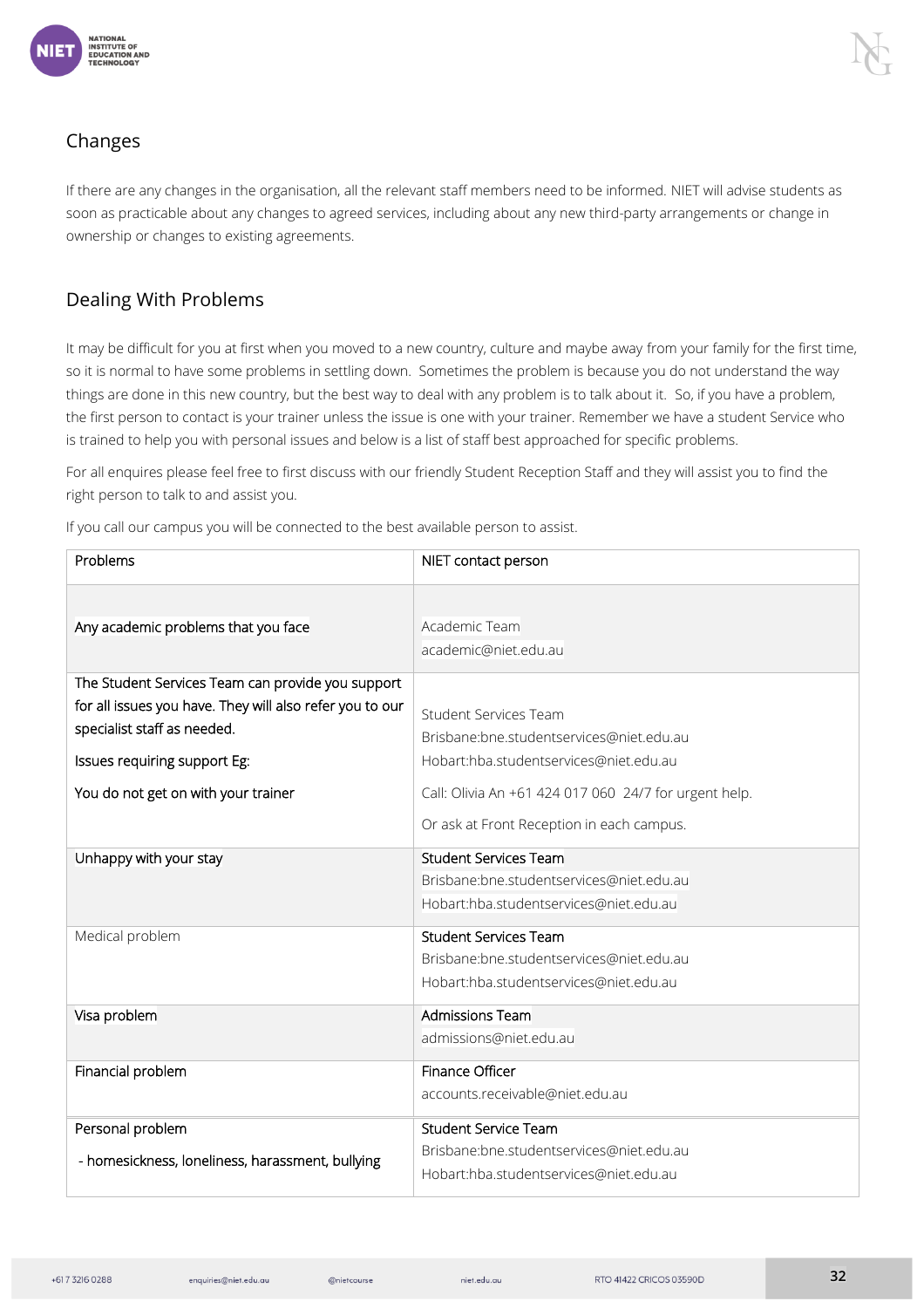

# **Schedule of Fees**

| $\#$           | Fee description                                                   | Price                           |
|----------------|-------------------------------------------------------------------|---------------------------------|
| 1              | Student identification card Issue                                 | \$10                            |
| $\overline{2}$ | Re-issue statement of attainment/Certificate                      | \$10                            |
| 3              | Administration fees for student enrolment                         | \$250                           |
| $\overline{4}$ | <b>Enrolment Fee</b>                                              | \$200                           |
| 5              | International program / Course change                             | \$250                           |
| 6              | International deferral Charge                                     | \$250                           |
| $\overline{7}$ | International late payment- 5 working days after payment due date | \$50                            |
| 8              | International late payment-20 working days after payment due date | \$250                           |
| 9              | Material fee - Consumables or retainable materials                | Please refer to www.niet.edu.au |
| 10             | Re-assessment fee                                                 | \$50                            |

# <span id="page-32-0"></span>**Overseas Student Health Cover (Oshc)**

Overseas Student Health Cover (OSHC) is insurance that provides cover for the costs of medical and hospital care which international students may need while in Australia and is mandatory for international student visa holders. OSHC will also cover the cost of emergency ambulance transport and most prescription drugs.

# <span id="page-32-1"></span>**How Do I Get OSHC?**

When applying for your student visa you will be asked to provide evidence of having OSHC for the entire duration of your stay in Australia. You cannot arrive until you have OSHC organised and evidence of the same.

Students can purchase their OSHC through their Education Agent or contact us directly, however evidence will be required during enrolment that students have sufficient cover.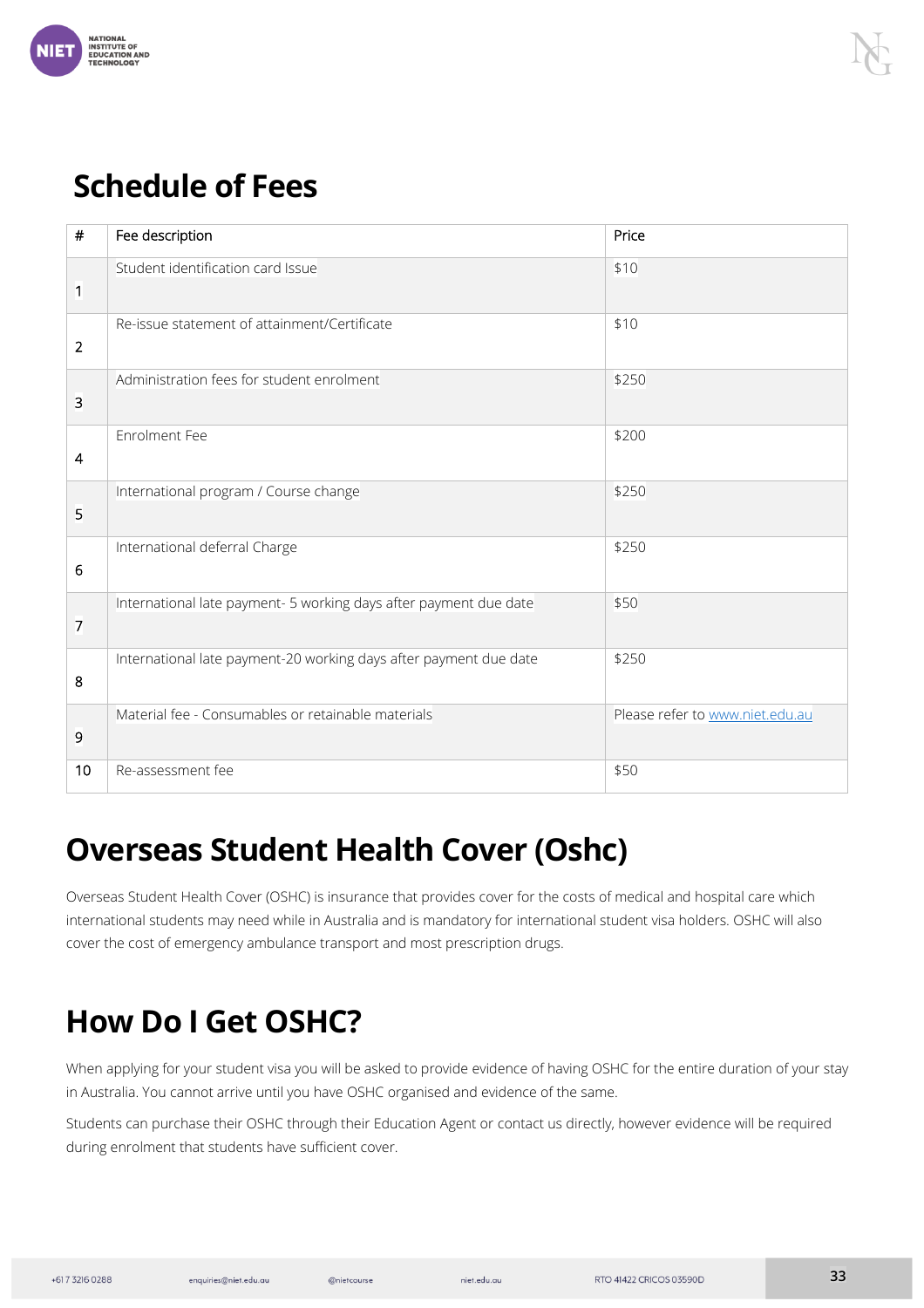

# <span id="page-33-0"></span>**OSHC Providers**

Only Australian health funds that have signed an agreement with the Australian Government can provide OSHC. You can select an OSHC provided from one of the four (4) registered health funds below. You may choose to change your health fund at any time but will need to abide by the conditions of change of the health fund provider you are leaving. If you would like NIET to arrange your OSHC with our preferred provider please contact us.

| Provider                           | Website                                  |
|------------------------------------|------------------------------------------|
| Medibank Private                   | www.medibank.com.au                      |
| <b>NIB</b>                         | https://www.nib.com.au/overseas-students |
| <b>BUPA OSHC</b>                   | www.overseasstudenthealth.com            |
| Australian Health Management (AHM) | www.ahm.com.au                           |

Some students may be exempt from enrolling in the OSHC such as students from countries whose Governments may have Reciprocal Health Agreements for students in Australia.

*Note:* Only some reciprocal health agreements cover students in Australia, some will only cover visitors. You should determine if you are eligible before you apply for your visa to come to Australia.

#### <span id="page-33-1"></span>Further Information on OSHC

For further information on OSHC, please visit the following websites and resources.

| OSHC Resource                                   | Website                                                                                                                                  |
|-------------------------------------------------|------------------------------------------------------------------------------------------------------------------------------------------|
| The Department of Health - General              | http://www.health.gov.au/internet/main/publishing.nsf/Content/health-                                                                    |
| information                                     | privatehealth-consumers-ovc.htm                                                                                                          |
| The Department of Health - Frequently           | http://www.health.gov.au/internet/main/publishing.nsf/Content/Overseas+                                                                  |
| <b>Asked Questions</b>                          | Student+Health+Cover+FAO-1                                                                                                               |
| Department of Home Affairs - OSHC Fact<br>Sheet | https://internationaleducation.gov.au/Regulatory-<br>Information/Documents/OSHC%20fact%20sheet%20-<br>%20for%20education%20providers.pdf |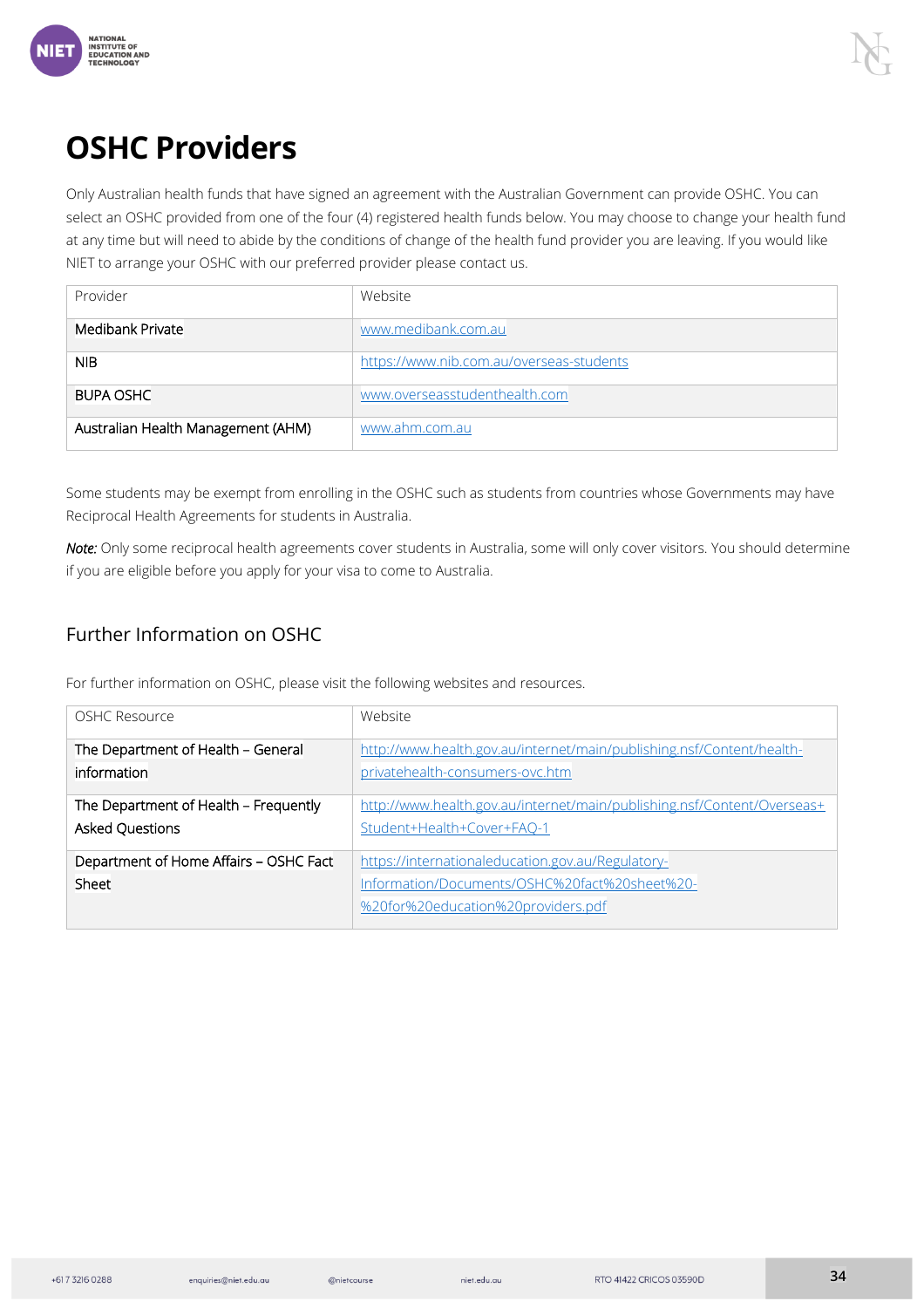

# <span id="page-34-0"></span>**LEGISLATION AND POLICIES**

#### Current CRICOS legislation

- [Education Services for Overseas Students Act 2000](about:blank)
- [Education Services for Overseas Students Regulations 2001](about:blank)
- [National Code of Practice for Providers of Education and Training to Overseas Students 2018](about:blank)

Also refer: National Code Fact Sheets: [https://www.legislation.gov.au/Details/F2017L01182](about:blank)

#### <span id="page-34-1"></span>Legislation Information for International Students

The Education Services for Overseas Students Framework (ESOS) that includes the ESOS Act 2000, ESOS Regulations and National Code and related laws, set out the requirements for providers who deliver education services to international students on a student visa.

These laws protect international students and also help ensure students meet student visa conditions for attending classes and making satisfactory progress in their studies while in Australia.

For further on the ESOS Framework for Students, visit the following links:

- https://internationaleducation.gov.au/Regulatory-Information/Documents/esosstudentfactsheetv4%20- %20Final%20clean%20copy.pdf
- https://internationaleducation.gov.au/Regulatory-Information/Pages/Regulatoryinformation.aspx
- [https://docs.education.gov.au/node/39586](about:blank)

In addition:

- if offering vocational education and training (VET) courses, the provider must comply with the VET Quality [Framework,](about:blank) and
- if offering English Language Intensive Courses for Overseas Students (ELICOS), the provider must comply with the [ELICOS National Standards.](about:blank)

For the most current versions of our policies and procedures please visit our website. If you are unable to access our website, please contact us for a printed copy or arrange to have one emailed to you.

#### NC Standard 3 – Refund Policy

NC Standard 5 – Younger Overseas Students Policy and Procedure

NC Standard 6 – Summary of Critical Incident Policy/Procedure, including emergency evacuation procedures

NC Standard 7 – Overseas Student Transfers

NC Standard 8 – Overseas Student Visa Requirements, including: Monitoring Course Progress Monitoring, Attendance monitoring (if required), Online Distance & Completed in Expect Duration Policies and Procedures

NC Standard 9 – Deferring, Suspending or Cancelling the Overseas Student's Enrolment Policy and Procedure

NC Standard 10 – Complaints and Appeals Policy and Procedure

For our most up to date information and services please visit our website: www.niet.edu.au